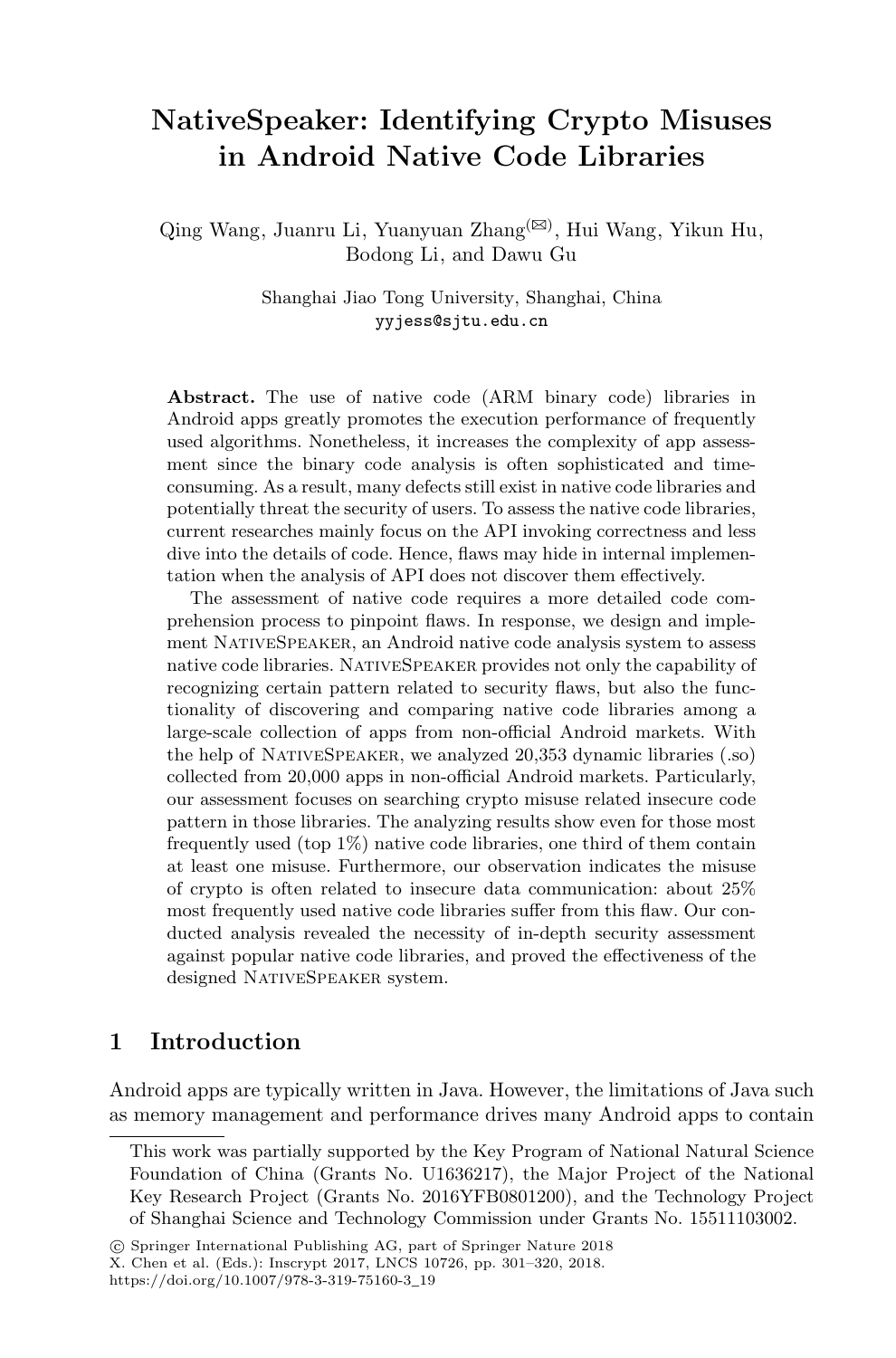components implemented in native code. Android provides Native Development Kit (NDK) to support native development in  $C/C++$ , and the app supports a hybrid execution mode that allows a seamless switch between Java code and native code. In a hybrid execution, native code is largely compiled as the form of shared library (.so file) and its exported functions are invoked by Java code via a Java Native Interface (JNI). Since native code achieves better performance and flexible data manipulation, it is especially suitable for implementing data encoding/decoding (e.g., crypto transformation) and raw socket communication.

Although more efficient, native code can be more harmful compared to Java code. Despite the common memory corruption vulnerabilities, high level security flaws are also contained in native code especially some third-party libraries. Even though security assessment of native code libraries is essential, flaws are more difficult to be discovered. The audit of Android native code is sophisticated for two main reasons: First, the binary code is hard to be understood since the compilation process removes a large amount of symbol information from the source code. Without such symbol information the binary code contains little semantics and the comprehension of low-level disassembling code is also time-consuming. Second, on Android platform the lack of fine-grained dynamic analysis tools (e.g., code instrumentation) restricts analysts from collecting runtime data to supplement the code comprehension. Therefore, an improper designed logic in a native code library often requires an in-depth analysis to be excavated.

Among all security flaws, crypto misuses in Android apps ia a major security issue of Android app security  $[6,20]$  $[6,20]$  $[6,20]$ . Although the security community has proposed utilities to detect crypto misuse in Android apps, the designed technique is mainly effective when analyzing Java code of Android apps. Our observation in recent app development reveals that apps tend to use native code version of crypto implementations in shared libraries rather than that of Java code version to fulfil the crypto operations. The main consideration is that crypto in native code is efficient and is not easily analyzed by reverse engineers. To assess crypto misuse in native code of apps, existing native code analysis techniques [\[8](#page-18-1),[12,](#page-18-2)[14](#page-18-3)[,19](#page-19-1)[,22](#page-19-2)] are generally not domain-specific and thus are less effective.

To further improve the status quo and address the crypto misuse analysis issue against native code of Android app, in this paper we propose a native code analysis to help identifying typical crypto misuse patterns in Android native code libraries practically. Our approach firstly utilizes several heuristics to identify third-party libraries and then locate crypto functions in their native code. By summarizing typical implementation features of crypto in native code, our approach is able to locate two common patterns of crypto functions in native code. After the locating of crypto functions, we further detect relevant crypto misuse through checking obsolete algorithms and incorrect parameters. In particular, we design and implement NATIVESPEAKER, an automated native code analysis tool for crypto misuse identification. NATIVESPEAKER is able to analyze common Android third-party libraries and find certain crypto misuses such as predicable key generation and incorrect parameters for crypto APIs. Our evaluation is based on a corpus of 20,000 Android apps, which contain 20,353 instances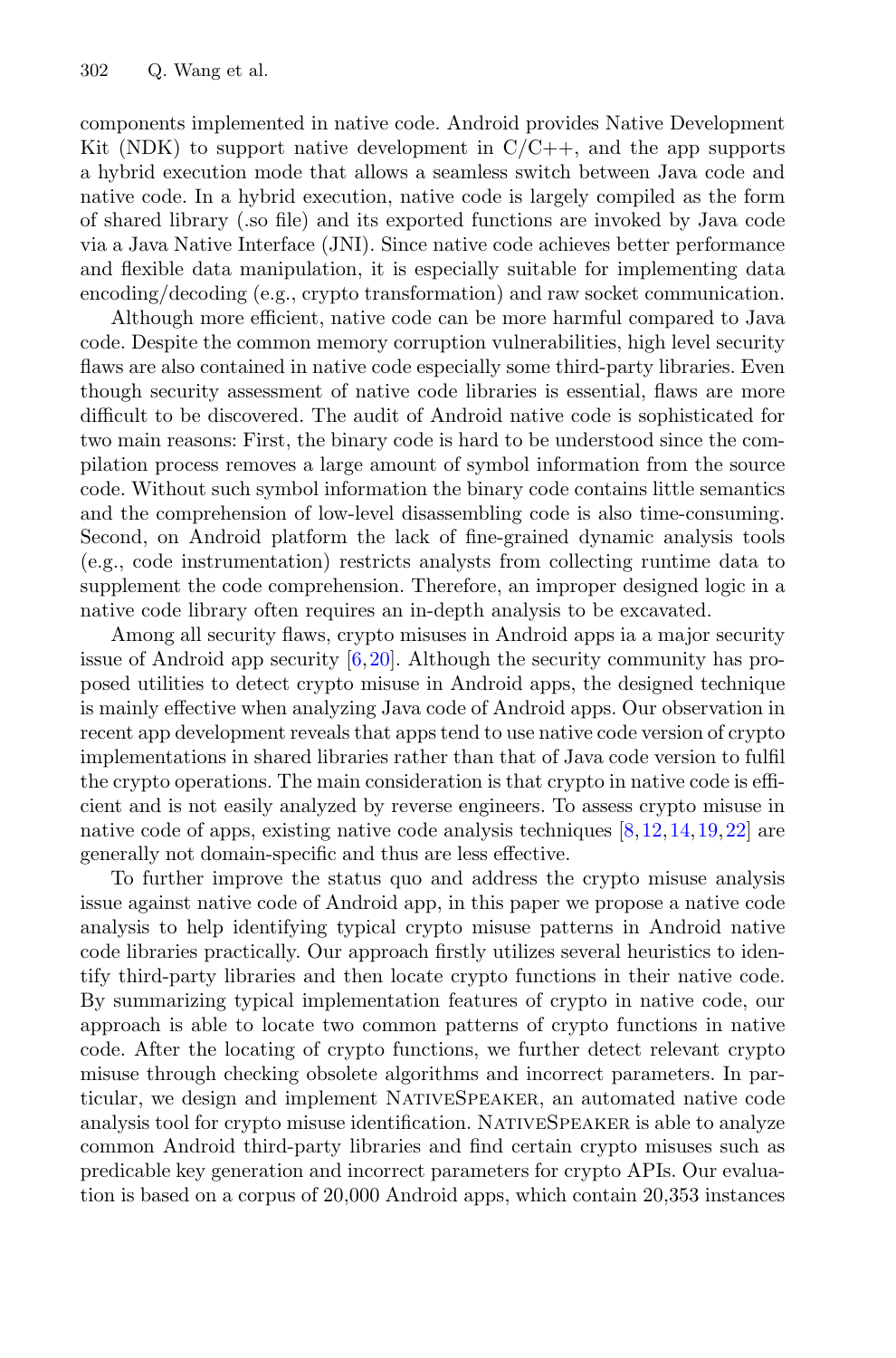of native shared library files (.so). Our analysis demonstrated that the occurrence of crypto and crypto-like functions are very popular in those files, and 21 potential crypto misuses were reported by our analysis. Furthermore, a fine-grained pattern-matching assessment on 310 frequently used native code shared libraries was conducted to find insecure communication issue. The results showed that NativeSpeaker is effective to find complicated crypto misuse cases among a huge amount of dynamic libraries, and revealed that communication with broken encryption routine is common in many shared libraries.

The main contributions of this paper are the followings:

- We achieve a large-scale security assessment of apps in those non-official Android markets. We collected 20,000 popular Android apps and extracted all 20,353 native code libraries used. Then we deduplicate them using semantic similarity comparison to reduce the number of targets to be analyzed. This native code library dataset reflects the common features of how functions are used in native code of Android apps.
- We propose a practical and lightweight analysis approach to find crypto misuses in native code. The approach combines static taint analysis and natural language processing of function names to locate crypto functions. Then, the crypto misuses are then found by searching typical patterns summarized from empirical studies.
- We made use of NativeSpeaker to search a sophisticated insecure behavior– raw socket data communication without encryption. We find several flaws in real-world implementations of native code which lead to the broken of communication protection. Compared with previous studies, our system provides not only capability of large-scale assessment on native code libraries in a reasonable time, but also find internal implementation vulnerabilities caused by cryptographic misuse.

# **2 Excavating Semantic Information of Native Code Library**

The usage rate of native code libraries in Android app is rapidly increasing [\[7\]](#page-18-4). And it also brings many challenges to Android native code analysis especially large-scale analysis. An important aspect often ignored by existing analyses is how to utilize intrinsic characteristics and semantic information (e.g., functionality of the library, feature of exported interfaces) of native code libraries. In this section, We firstly list typical encountered challenges of native code library analysis. Then, we illustrate common features in native code libraries that can be leveraged to help retrieve more semantic information through an empirical study of libraries in current Android apps.

### **2.1 Challenges of Native Code Analysis**

To conduct effective and scalable security analysis against widely used Android native code libraries, several restrictions should be taken into account. Typically,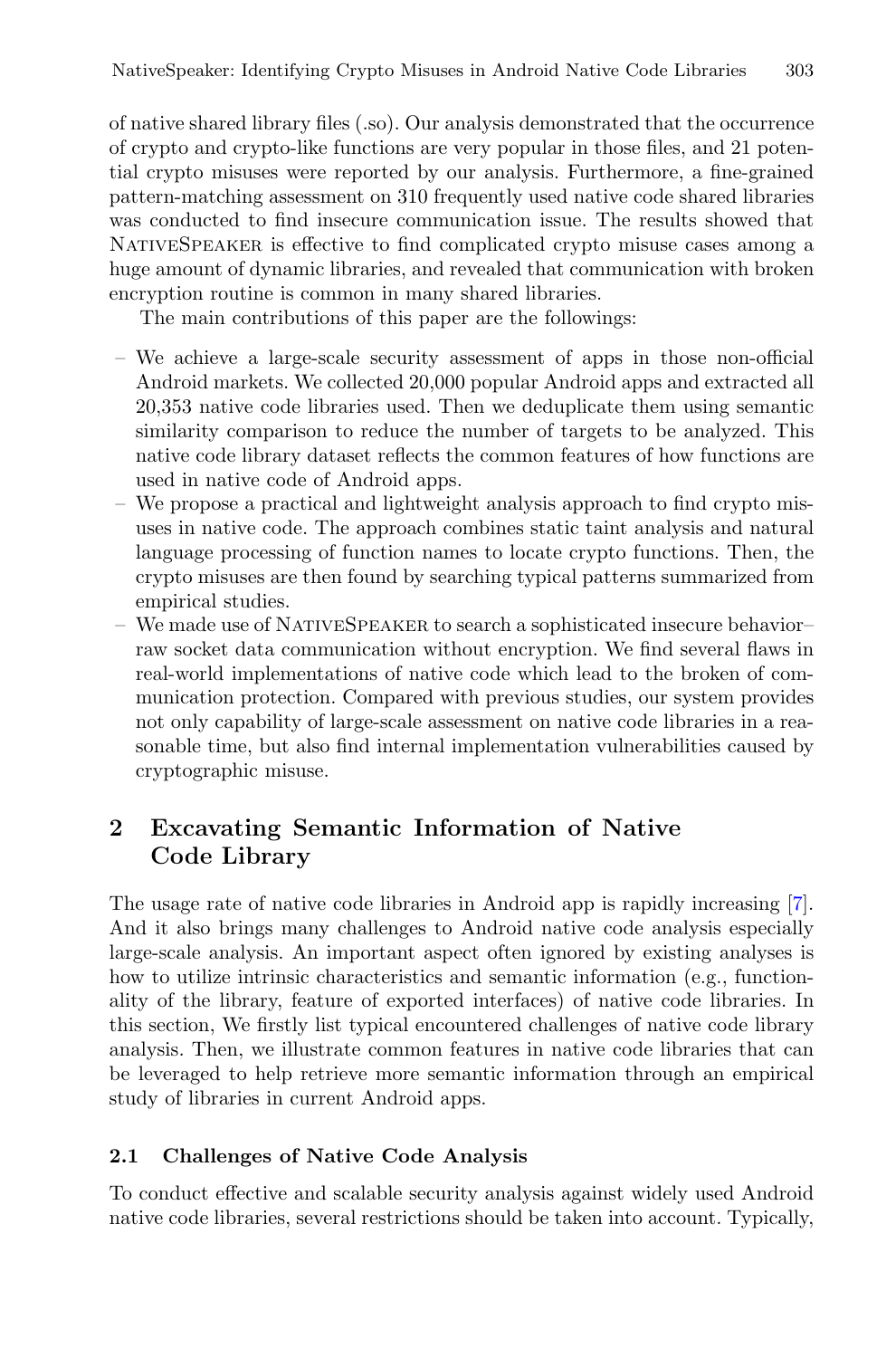Android app contains native code in the form of shared library (*.so* file). Java code and native code communicates with each other through Android provided JNI interface: functions in native code can be invoked from Java layer through JNI interfaces and vice versa. To develop native code libraries, the Android Native Development Kit (NDK), a companion tool to the Android SDK, is used to help developers build performance-critical portions of apps in native code. It provides headers and libraries that allow developers to build activities, handle user input, use hardware sensors, and access application resources by programming in C or C++. As a result, almost all Android native code libraries are written in C or  $C_{++}$  and are compiled using the NDK. To analyze them, binary code reverse engineering techniques such as disassembling and decompilation are necessary. However, since the inherent complexity of binary code analysis [\[17\]](#page-18-5), understanding those libraries in native code form is not easy.

Moreover, native code libraries are often provided to achieve low latency or run computationally intensive applications, such as games or physics simulations, and to reuse existing  $C/C++$  libraries. Thus most Android native code libraries are implemented by third-party developers to fulfil some universal algorithms (e.g., crypto algorithm). App developers often directly integrate an Android native code library and invoke its functions through exported interfaces without knowing the implementation details. Due to the lack of source code, security assessment of those libraries are often ignored. Although this is convenient for app developers, potential security flaws in Android native code libraries may be introduced to a wide variety of apps.

Although static code analysis is often harnessed to help assess the security of Android app on a grand scale, finding security flaws, especially sophisticated logic vulnerabilities related to high-level functionality (e.g., data protection), is generally restricted to Java code with rich semantics. Existing flaw detection approaches (e.g., crypto misuse detection) strongly rely on static patterns of code to find vulnerability. Native code, due to the lack of symbol information, does not contain enough static pattern and thus a simple pattern matching approach is inadequate to effectively locate its contained flaws.

Dynamic analysis can collect more runtime information of an app and complements static analysis. Ideally, fine-grained dynamic analysis combined with static analysis is expected to generate precise analysis results and find security flaws. However, due to the considerable analysis time, dynamic analysis system such as the one proposed by Afonso *et al.* [\[7\]](#page-18-4) to obtain a comprehensive characterization of native code usage in real world applications are often not applicable to large-scale security analysis. Such issue also exists among other heavyweight program analysis techniques (e.g., symbolic execution). Since not only the amount of native code libraries but also the code size of each library have increased to a considerable scale, a more lightweight analysis should be introduced.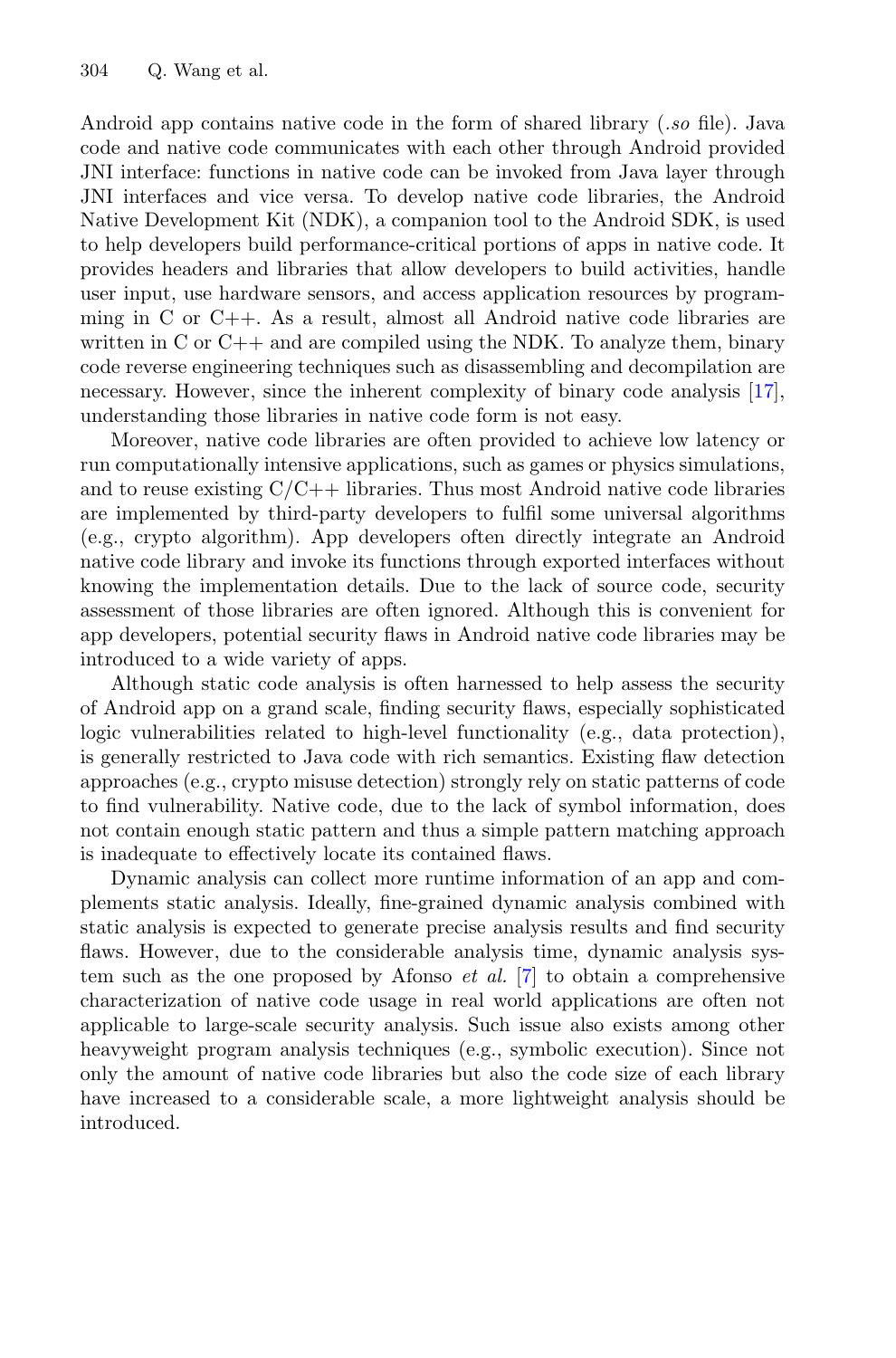<span id="page-4-0"></span>

| Word Indicator | Occurrence | Functionality      |
|----------------|------------|--------------------|
| xml            | 11200      | file parsing       |
| png            | 10572      | picture processing |
| pthread        | 6828       | thread controlling |
| curl           | 6220       | network            |
| ssl            | 5260       | crypto             |
| http           | 3860       | network            |
| crypto         | 3553       | crypto             |
| evp            | 3546       | crypto             |
| x509           | 4182       | crypto             |
| mutex          | 2859       | thread control     |

**Table 1.** Word indicators and their related functionalities

#### **2.2 Extracing Semantics in Native Code Library**

To obtain an in-depth understanding of how native code libraries are used, the first step we conduct is an analysis based on the interface name of a library. As a shared library, Android native libraries usually export numbers of functions as interfaces, and the name of those interfaces are generally not obfuscated. Thus, we utilize those interfaces in exported table as an important source of information to classify libraries. We utilize a simple natural language processing approach to analyze those interface names: an N-gram algorithm [\[3](#page-18-6),[18\]](#page-19-3) is used to extract the English word sequences in interface names. After splitting an interface name into different units as a sequence, we can deduce relevant functionalities of the interface according to specific word indicator. For instance, if an interface name contains the word "x509", it is possibly related to cryptographic certificate operating and can be considered as possessing the functionality of "crypto".

We collected 20,000 apps and extracted 20,353 native code libraries (details are illustrated in Sect. [4.1\)](#page-11-0). A part of the analyzing results with related deduction rules are listed in Table [1.](#page-4-0) In further, we choose 180 frequently used samples to conduct a manual investigation. The following observations of native code libraries are summarized through this manual investigation:

**Code reuse:** Developers transplant existing open source C/C++ projects to Android platform. In our investigation, the portion of native libraries including code migrated form open source project reaches 41.1% (74 of 180). Most commonly used open source projects are *bspatch*, *base64encoder*, *stagefright honeycomb*, and *tnet*. The reuse of existing open source code allows analysts to utilize code similarity comparison techniques [\[16\]](#page-18-7) to obtain more semantic informations.

**Native API invoking:** The invoking of certain API indicates the specific behavior of the program. Unlike Java code, native code can conveniently invoke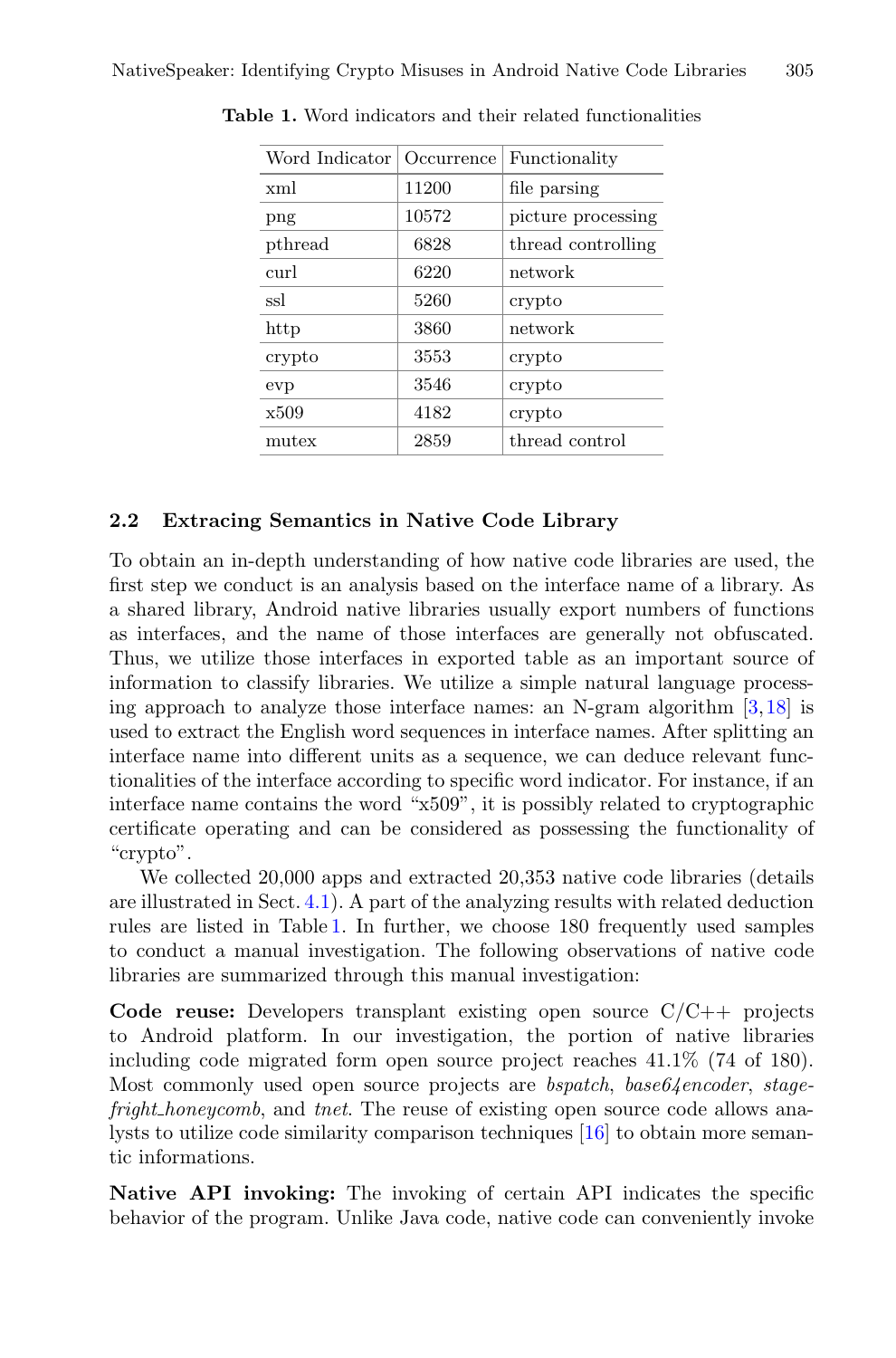many low-level system API such as *fork*. This helps analyze the behaviors of thread/memory management, process controlling, and network communication. In our investigation, we found there are 25.5% (46 of 180) of the analyzed libraries invoke at least one API related to the mention behaviors. Through monitoring such API invoking, we can better understand the library.

**Crypto functions:** An important trend of app protection is that developers tend to implement security related function in native code instead of in Java code. Java code is easily decompiled and most of the function logic can be recovered even if the method-renaming obfuscation has been broadly used by many Android apps. In contrast with Java code, native code is more difficult to be comprehended. Thus many developers tend to hide the critical function in native code. However, to protect secret, standard crypto functions are often adopted. The domain knowledge of cryptography can be leveraged as a supplementary semantic information. If the crypto functions can be identified, the relevant semantics can hugely assist the understanding of the behavior of the app.

There are two ways for an interface to fulfil cryptographic function: one is to take advantage of the Java Cryptography Architecture (JCA) which provides cryptographic services and specifies the developers how to invoke Cryptographic APIs on Android platform. The other is to implement a cryptographic function in native code directly. For those two cases, our investigation indicates more than 28.8% (52 of 180) of native library included at least one crypto encryption function.

# **3 NativeSpeaker**

In this section we describe the design and architecture the proposed NATIVESpeaker native code security analysis system. The workflow of NativeSpeaker system is depicted in Fig. [1.](#page-6-0) It first extracts all native code shared libraries from apps, then dedpulicates native libraries from same code base via semantic similarity comparison techniques. After the deduplication, a dataset of native code libraries is built. Then, NativeSpeaker conducts both *Java cryptography architecture (JCA) interface analysis* and *bitwise operation analysis* to locate crypto functions in those libraries. If crypto functions are found in a native code shared library, they are further checked with a crypto algorithm analysis–checking the use of obsolete crypto algorithms and incorrect crypto parameters. With the entire analysis workflow, NativeSpeaker could help analyst pinpoint typical crypto misuses such as insecure encryption mode and non-random crypto key in native code.

In the following, we detailed the process of how NATIVESPEAKER analyzes native code and search crypto misuses.

### **3.1 Preprocessing of Native Library**

**Obtaining ARM Binary Code.** Notice that different Android devices use different CPUs, which in turn support different instruction sets. To adapt multiple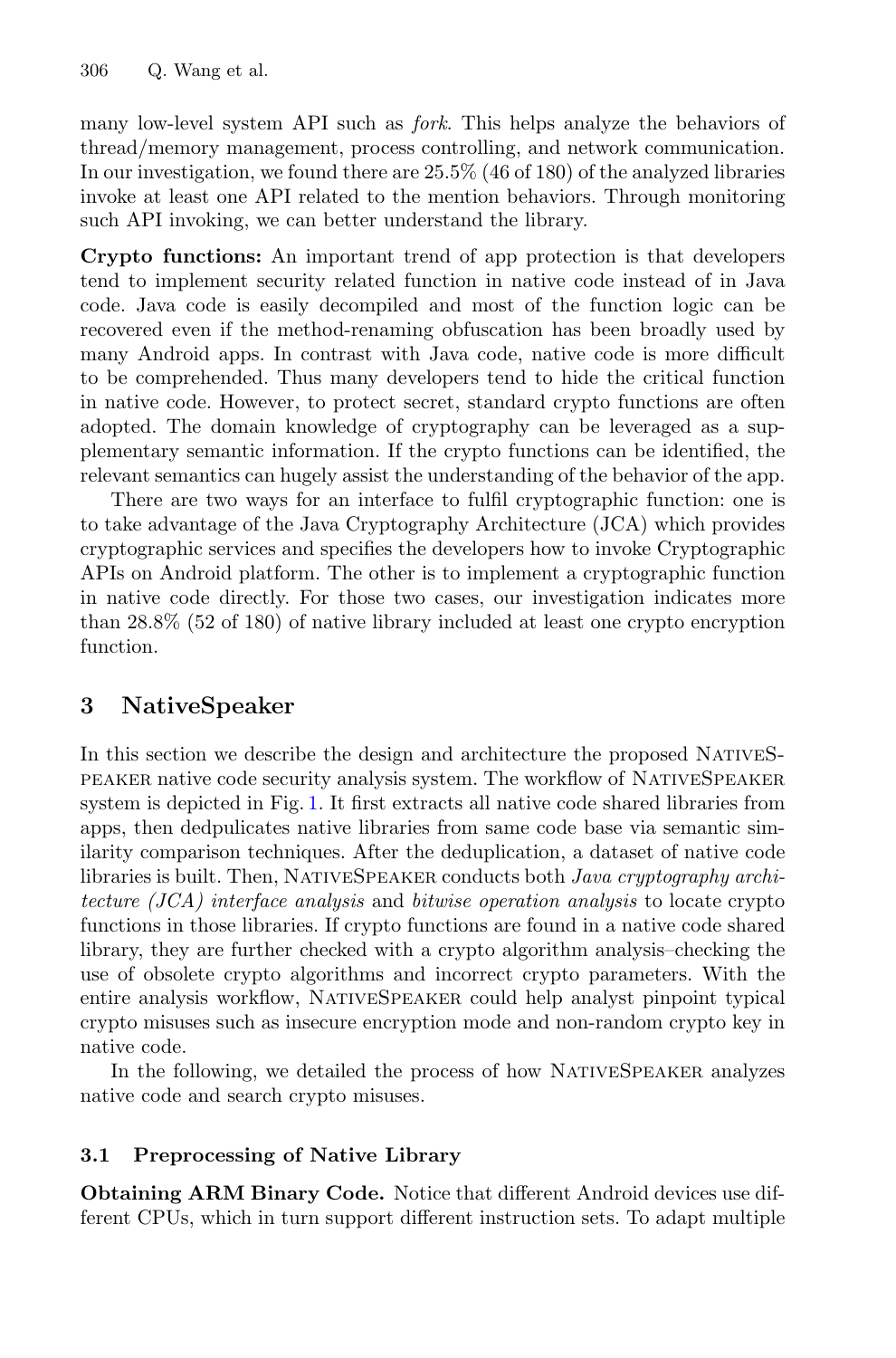

<span id="page-6-0"></span>Fig. 1. Workflow of NATIVESPEAKER

architectures of mobile devices, Android NDK supports a variety of Application Binary Interfaces (ABIs) such as *armeabi*, *armeabi-v7a*, *arm64-v8a*, *x86*, *x86 64*, *mips, mips64*, etc. As a result, a released APK usually contains multiple native code shared libraries with same functions. To simplify the analysis work, in our analysis only the most frequently used ARM version is analyzed if multiple libraries with same functions are extracted.

We mainly searched for ARM binary files in app's /lib and /lib/armabi(XXX) directories, which are the default directories for developers to store their native shared libraries. In addition, we found in those directories not all files are with the same file extension (.so). As a result, we further checked the file header to find those files started with ELF magic number (7f454c46010101). Thus even if some apps change a regular shared library's file extension to others such as *.xml* and *.dex* to hide it, our analysis would not miss it.

**Native Library Deduplication.** Among the 20,353 extracted native code files, many of them are the same (or adjacent versions) libraries integrated by different APKs. If duplicated libraries can be excluded, the amount of analysis could be reduced significantly.

However, it is not trivial to find duplicated libraries. We argue that using simple rules such as judging with file hashing is inadequate to deduplicate similar libraries. In general, two classes of similarity are considered:

- (i) **Libraries compiled by different developers:** If two apps are developed by different developers, the integrated native code libraries are possibly compiled using different compilation kits but are from the same code base. In this case, libraries are slightly different and file hashing is not able to handle this similarity.
- (ii) **Libraries of different versions:** Same libraries with adjacent code versions (e.g., ver 0.9 and 1.0) in our analysis are considered as similar ones. The product iteration often update its integrated native libraries, but the contents of the updated libraries are often similar to the old ones.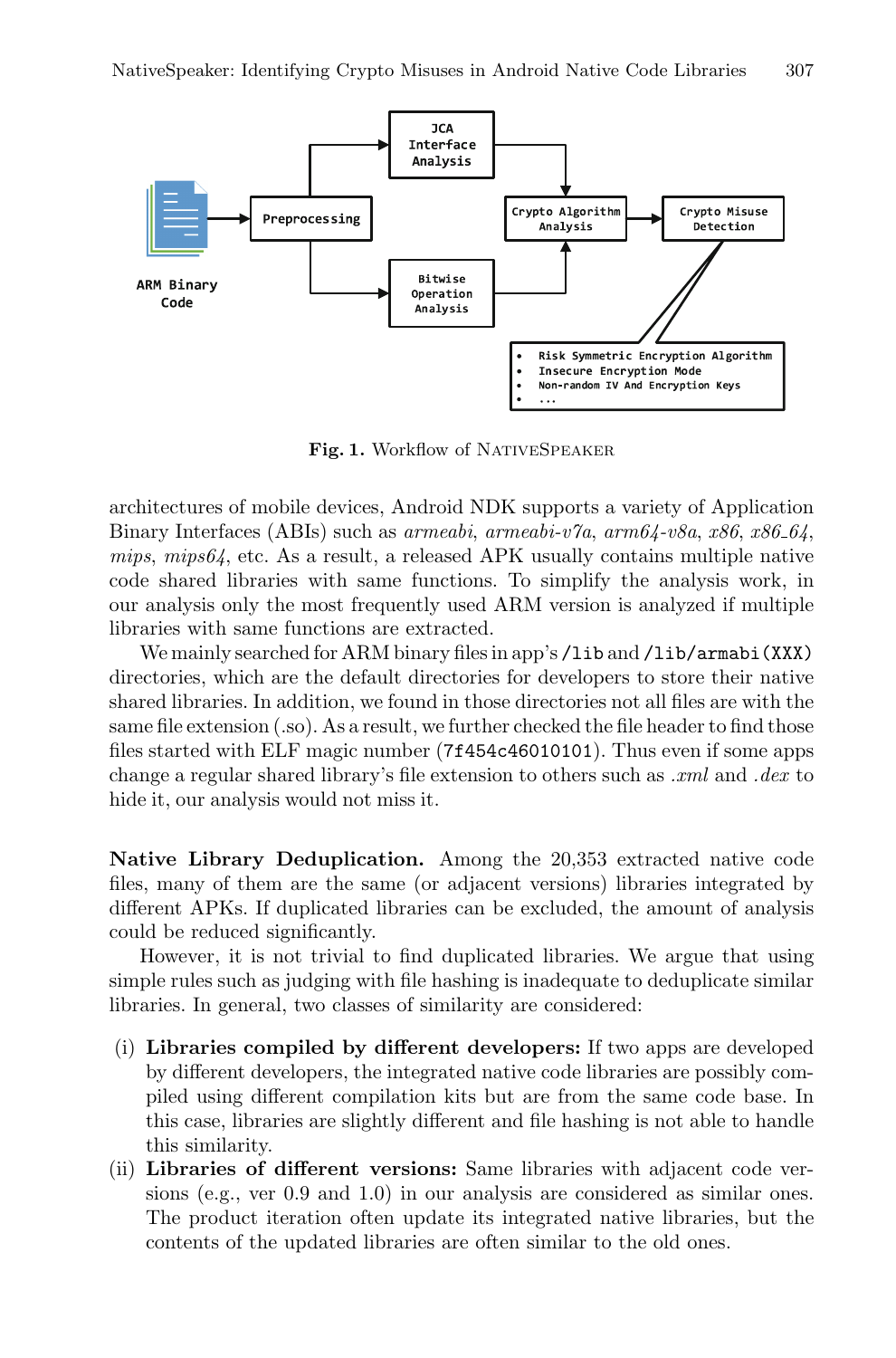To cluster similar native code libraries efficient, we utilized an interface-based analysis to judge whether two libraries are similar. Given a native code library, four attributes can be considered to judge its provenance: **a** file hash, **b** file names, **c** author signature, and **d** interface names. The first three attributes of one particular native code library change frequently, but the names of exported interfaces are often consistent. Hence we make use of them to cluster similar libraries. First, we generate for each library files an *interface set*, which contains all function names extracted from its export table. Then, two sets from different libraries are compared if both sets contain at least 20 function names. We consider two files as the same library of different versions if a high overlap percentages  $(90+\%)$  of their interface sets is found, and only choose the latest one as our analysis target.

In addition, even if two libraries are similar according to our analysis, we still tend to analyze them respectively if each library is integrated by more than 10 different apps. In this case, we believe that these frequently used libraries affect enough apps and should be meticulously checked.

### **3.2 Crypto Function Recognition**

The problem of crypto function identification in binary programs of desktop platform has been studied previously for different motivations. But implementation of the cryptographic function in mobile platform is different from other platforms. In Android apps, crypto function can be implemented through two styles: Java style and Native style. To implement in the Java style, native code invokes crypto APIs in Java layer through JNI; to implement in the Native style, the crypto algorithms are directly developed using  $C/C++$  and then compiled into native functions. In the following, we present the identification of crypto function implemented in each style, respectively.

**Java Style Crypto Identification.** JNI allows native code to interact with the Java code to perform actions such as calling Java methods and modifying Java fields. Developers can complete cryptographic functions by leveraging the Java Cryptography Architecture (JCA) which provides cryptographic services and specifies the developers how to invoke Cryptographic APIs on Android platform. The JCA uses a provider-based architecture and contains a set of APIs for various purposes, such as encryption, key generation and management, certificate validation, etc. We first use a concrete example to illustrate how native code invoke JCA API in Java layer. As Listing [1.1](#page-8-0) shows, the entire sample involves the phase of initializing crypto key (Line 1–5), choosing crypto algorithm (Line 6–13), initializing IV, and executing encryption routine.

Regulated by the invoke convention of JNI, before executing each method, the following procedures are essentially employed: First, the code utilizes the *FindClass* method to search the class containing methods to be invoked. The, the *GetMethodID* is used to find the ID of specific method. Finally, a *CallObjectMethod* is invoked to conduct the concrete encryption (i.e., DES encryption).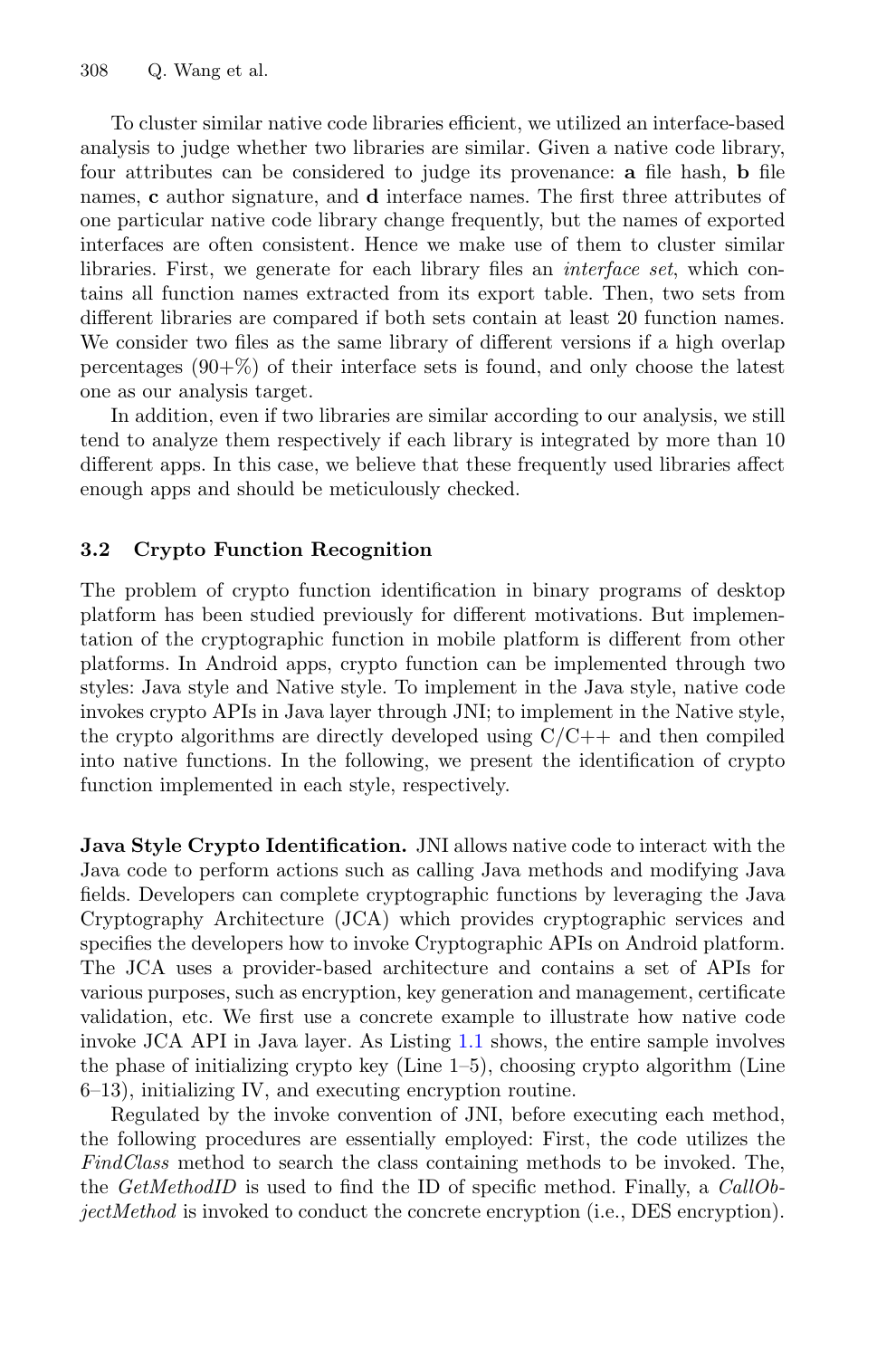```
\Omega1 ...
2 KeyClass = env ->FindClass ("javax/crypto/ spec/ SecretKeySpec");
 3 KeyInitMethodId = env ->GetMethodID(KeyClass,<br>"sinit>".
                       4 "<init >",
 5 \begin{bmatrix} 5 \\ 6 \end{bmatrix} KevObi = env->NewObiect(KevClass, KevIn
 6 KeyObj = env ->NewObject (KeyClass, KeyInitMethod, key);<br>7 CinherClass = env ->FindClass ("iavax/crypto/Cinher");
 7 CipherClass = env ->FindClass ("javax/crypto/Cipher");
    CipherInstance = env -&CallStaticByteMethod (CipherClass,\begin{array}{c|c}\n 9 & \text{``getInstance''} \\
 \hline\n 10 & \text{''(Liava/lanø)}\n \end{array}10 "\tilde{L}java/lang/String;)Ljava/crypto/Cipher;",<br>11 env->NewStringUTF("DES")):
                       env->NewStringUTF("DES"));
12 DesInstance = env->CallStaticObjectMethod(CipherClass,<br>13 CipherInstance.
13 CipherInstance,<br>
14 CipherInstance,<br>
14 CipherInstance,
                       env->NewStringUTF("DES/CBC/PKCS5Padding"));
15
16 /*IV initialization here*/
\frac{17}{18}18 DofinalMethod = env -> GetMethodID(CipherClass,<br>
19<br>
\frac{1}{19}"doFinal",
\begin{bmatrix} 20 \\ 21 \end{bmatrix} result = env->CallObje
   21 result = env -> CallObjectMethod( DesInstance ,
\begin{array}{c|c}\n 22 & \text{DofinalMethod,} \\
 23 & \text{msg} \end{array}msg);
```
**Listing 1.1.** Java crypto example

The identification of Java style crypto function in native code mainly relies on the string information of the JNI parameters. We can capture the JNI parameters involved and locate relevant JNI invoking. A total number of 230 frequently invoked JNI methods (see Appendix [A\)](#page-17-0) are monitored to collect such parameters. After obtaining the information, we further build a (*method*, *parameter* ) tuple. For all tested functions in native code, we collect tuples from them and analyze them. If we find a (*FindClass*, *javax/crypto/Cipher* ) tuple, the host function is expected to invoke crypto APIs in Java layer. Moreover, we can further analyze collected tuples to help recover the information of used crypto algorithms and operation modes. For instance, if a (*NewStringUTF*, *AES/CBC/P-KCS5Padding*) tuple is found close to the (*FindClass*, *javax/crypto/Cipher* ) tuple, it implies that *java.crypto.cipher* executes an AES-CBC encryption/ decryption operation.

Although there are many crypto schemes such as *javax.crypto.Cipher*, *Bouncy Castle*, and *Spongy Castle* that support crypto operations in Java layer. Our analysis only observed the situation of native code utilizing *javax.crypto.Cipher*. Therefore, we only focus on the situation of using *javax.crypto.Cipher*. If any other crypto providers are involved, similar patterns can also be included.

**Native Style Crypto Identification.** Compared to Java style crypto code, native style crypto functions possess less features. They are generally implemented in C or C++ and are compiled to assemble code. The identification of such crypto functions is actually a procedure of understanding certain semantics in ARM binary code. In this case, there is no general standard of cryptographic cipher coding template. Recent researches have proposed multiple techniques on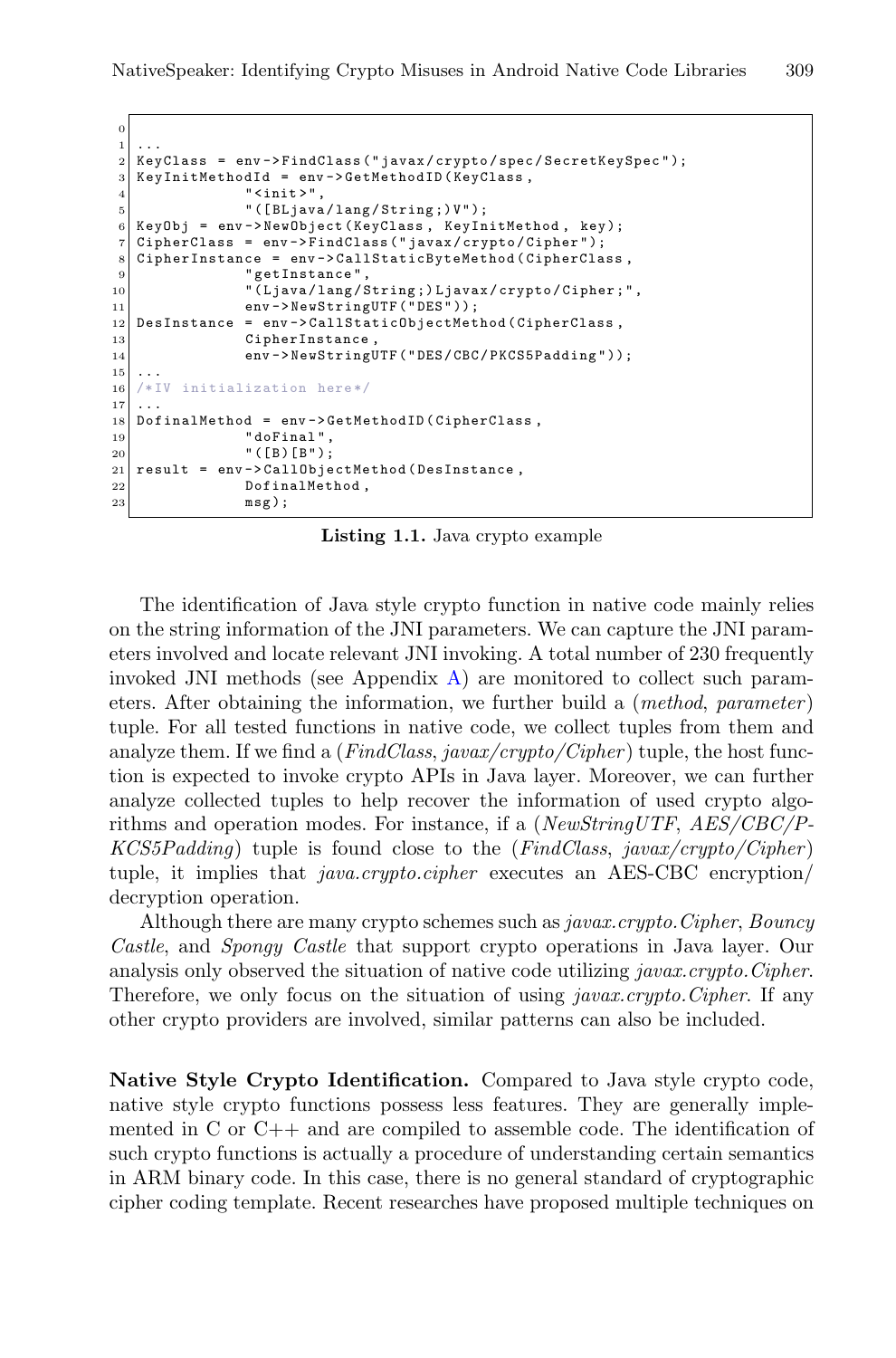identifying crypto primitives. To meet our requirement, a technique to identify both symmetric cryptography and public key cryptography with an acceptable overhead is expected. We compared these approaches and choose the approach proposed by Caballero *et al.* [\[10\]](#page-18-8), which utilizes a heuristic detection to locate potential crypto functions. The intuition of this approach is that the substantive characteristics of cryptographic and encoding methods, a high proportion of bitwise operations is necessary, and for ordinary methods, bitwise operation would hardly be used. This standard then leads to a efficient static analysis that could identify both symmetric and asymmetric crypto algorithms.

In detail, we re-implement Caballero approach through the following five steps: First, we statically disassemble the native code library to label every function. Second, each function is divided into several basic blocks and for each basic block, the number of contained instructions and that of bitwise instructions are counted. Third, the ratio of bitwise instructions to all instructions in one basic block is calculated. If the ratio exceeds a particular threshold (e.g., 55%), this basic block is considered as a potential crypto related block. Fourth, if a function contains more than one crypto related block, this function is labeled as a potential crypto/encoding function. Finally, we conduct a function-name heuristic filtering to determine whether a potential crypto/encoding function is actually a crypto function. Since most crypto functions are exported by the native libraries to provide particular functionalities, we believe a function without exporting information (i.e., interface name) is unnecessary to be analyzed. We directly remove those potential crypto/encoding functions without an exported function name. Then, we make use of words segmentation technique to handle function name as the following sample shows:

#### VP8Lencodestream => VP 8L encode stream

An N-gram algorithm  $[3,17]$  $[3,17]$  $[3,17]$  is employed to all function names collected. If the words set of one function contains names of mainstream crypto ciphers such as AES, DES, DESede, blowfish, RC4, RSA, etc., this function is labeled as a crypto function. To improve the efficiency, we optimize the adopted N-gram algorithm through carefully choosing the data set used. The words segmentation data set we used is a subset of Linguistic Data Consortium data set. Our data set contains 333,000 unigram words, and 250,000 bigram phrases.

Notice that using simple string matching or regular expression matching could accelerate the analysis, this however causes false positive. Take the function of *VP8Lencodestream* as an example, it contains a "des" substring but is actually not a crypto function.

### **3.3 Cryptographic Misuse Detection**

cryptographic misuse can be very diverse and complex. In this paper, we only focus on crypto misuse of symmetric encryption algorithms. We refer to flaw model from the study of Shuai et al. [\[20](#page-19-0)] and mainly concern about two kinds of misuses: the **misuse of crypto algorithm** and the **misuse of crypto parameters**. The misuse of crypto algorithm include the case of using obsolete crypto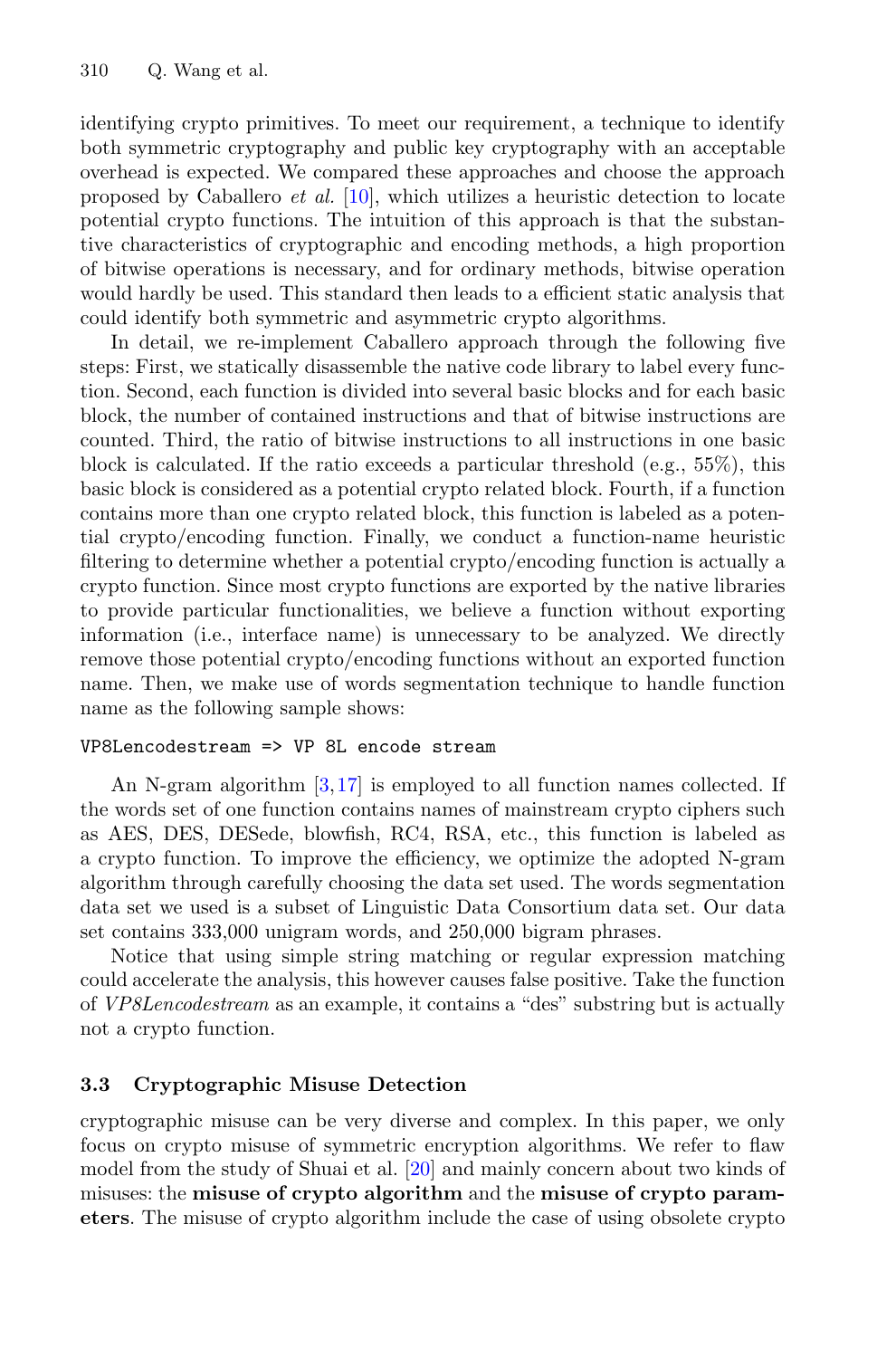algorithms such as DES and MD5. This kind of misuse often leads to brute-force attacks. The misuse of crypto parameters include the case of using non-random key material and the case of using improper mode. Using non-random key or IV directly leads to a weak or broken cryptosystem, while the improperly used mode such as ECB significantly weakens the security of adopted cryptosystem.

To detect crypto misuse in native code, we employ a series of analyzing strategies as follows:

**Non-random Key Material.** Using a non-random cryptographic key material to deduce crypto key, or directly using hard-coded cryptographic keys for encryption, is a severe and critical mistake of crypto engineering practice. However, this situation is still popular due to the reasons of ignorant developers or misunderstanding of cryptography. Also, using a non-random Initialization Vector (IV) with Cipher Block Chaining (CBC) Mode causes algorithms to be vulnerable to dictionary attacks. If an attacker knows the IV before he specifies the next plaintext, he can check his guess about plaintext of some blocks that was encrypted with the same key before. In order to find such misuse of key or IV in native cryptographic functions, we proposed a simple data dependency analysis approach. In List 3.3, the example demonstrates how developer uses a fixed string as key of the *DES Encrypt string* function. Through checking the function name (*DES Encrypt string*, an exported function in native library), the use of certain crypto algorithms has been located. Then, we follow a simple rule that all parameters of a symmetric crypto function should be dynamically generated. We conduct a simple intra-procedural data flow analysis only focus on the caller of the crypto function. If a parameter of crypto function is generated without involving of the caller function's parameters (i.e., random information from outside) or system APIs, a potential warning of key misuse is reported. Then we can conduct a manual verification to assure the misuse.

```
1 msg = JNIEnv:: GetStringUTFChars(*env , msg_input , 0);
2 msg_len = strlen(msg);
3 DES_Encrypt_string(msg , msg_len + 1, "akazwlan", &output);
4 base64_encode( output , & base64_output , out_len);
5 result = JNIEnv:: NewStringUTF(*env , ( const char *)&base_output);
```
**Improper Encryption Mode.** The use of vulnerable modes such as Electronic Code Book (ECB) in symmetric encryption is common. For Java style crypto functions, we can obtain the encryption mode through analyzing its JNI parameters, searching certain string related to vulnerable mode (e.g., AES/ECB) and pinpoint typical misuses. However, this approach is not effective when analyzing native style crypto function if the implementation does not regulate the format encryption mode. We address this through a heuristic detection: we observe that most ECB encryptions are implemented within a loop to handle long messages. In this loop, the message parameter is directly handled by the encryption routine instead of firstly masked by the IV. Hence, we first identify the encryption routine with its name, and then check the caller function to search whether the encryption routine is invoked in a loop. If so, the parameter of the routine is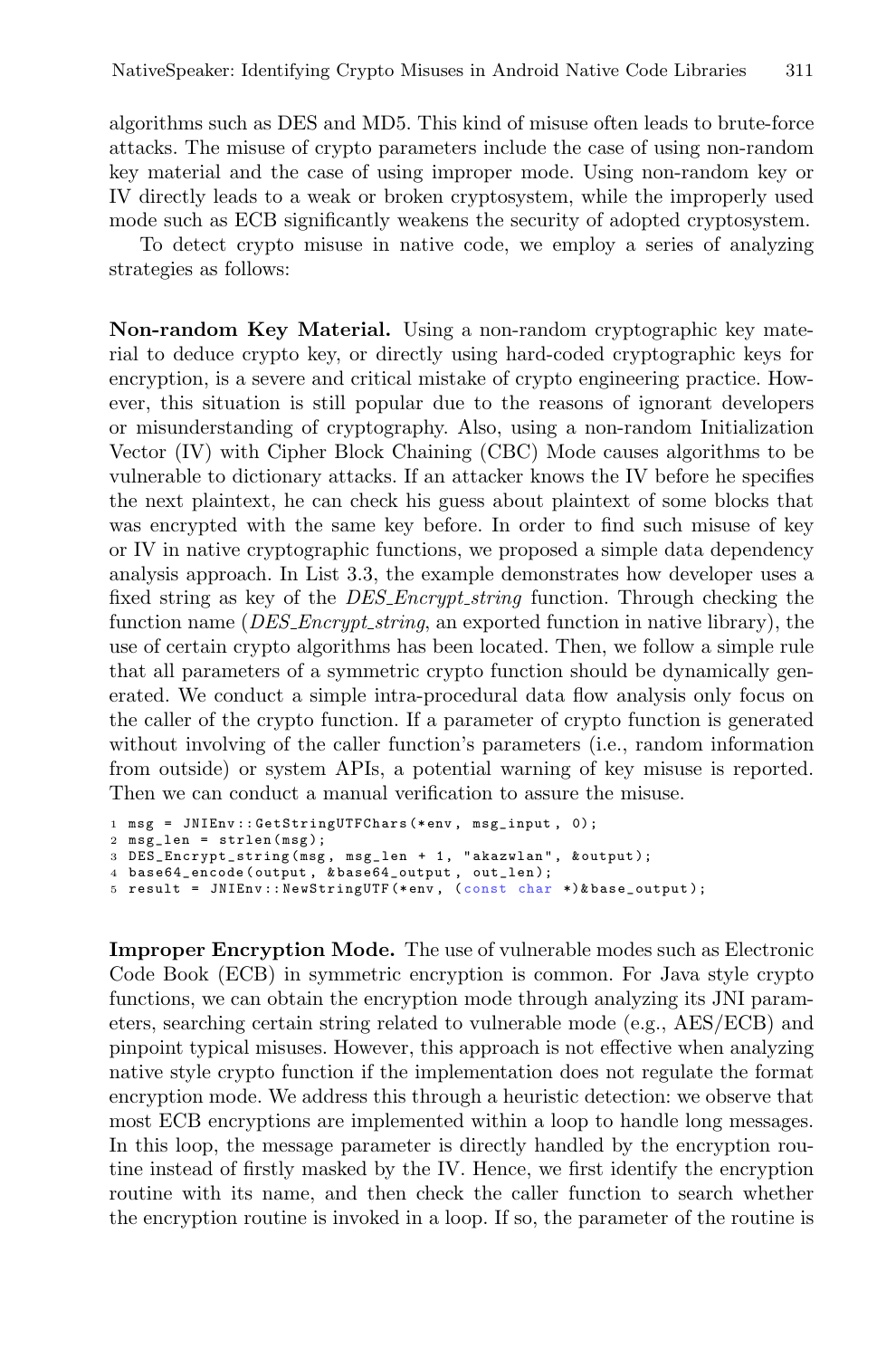checked with any related exclusive-or operation to find potential IV. The missing of IV implies a misuse of ECB mode.

**Obsolete Algorithms.** To find obsolete crypto algorithms, the major source of information is the function name. Notice that we can obtain the name of crypto algorithms from JNI parameters and the exported interfaces, which indicates for both Java style and Native style crypto functions the used obsolete algorithms can be searched. Although this method is straight-forward, it is effective to find typical misuse of crypto algorithm.

## **4 Evaluation**

### <span id="page-11-0"></span>**4.1 Dataset**

To evaluate whether NativeSpeaker is able to analyze native code third-party libraries and find crypto misuses, we build an app dataset with a corpus of 20,000 popular Android apps downloaded from *myapp*, the largest non-official Android APP market. We unpacked apps and extract 20,353 ARM native code shared library files. We observed due to the strict regulation of Google Play market, many popular apps are not uploaded. Instead, users are often leaded to website of third-party non-official Android app markets to download them. Moreover, some apps are published to both Google Play market and non-official Android app markets, and the released versions for non-official Android app markets are usually different from that for Google Play market (e.g., add some functionalities not allowed by Google Play market). As a result, we choose to build the dataset through collecting apps from a non-official Android app market to cover more apps in use and find more potential flaws.

In our dataset, the chosen apps possess the following features: (1) Each app had been downloaded by at least 30,000 times. The top  $12.5\%$  (2,496 in 20,000) own more than one million users. (2) The category of these apps are various including shopping, gaming, news, traveling, social contacting, etc., Therefore, if any flaw is found in those apps, its influence is significant and it is expected to infect a huge amount of users.

### **4.2 Native Code Analysis**

After unpacking the 20,000 apps and extracting the 20,353 native code shared libraries, we further disassembled those binaries to collect more information. We leveraged the *objdump* utility and the state-of-the-art disassembler IDA Pro (version 6.95) to analyze the collected native code. We found that among all shared libraries, there were 279 malformat files containing no export function information. Our manual analysis revealed that those files adopt native code packing protection. In addition, there are 13 files adopting anti-analysis protection and IDA Pro is not able to disassemble them. Since the code protection issues are outside the scope of this paper, we choose to ignored those failure cases.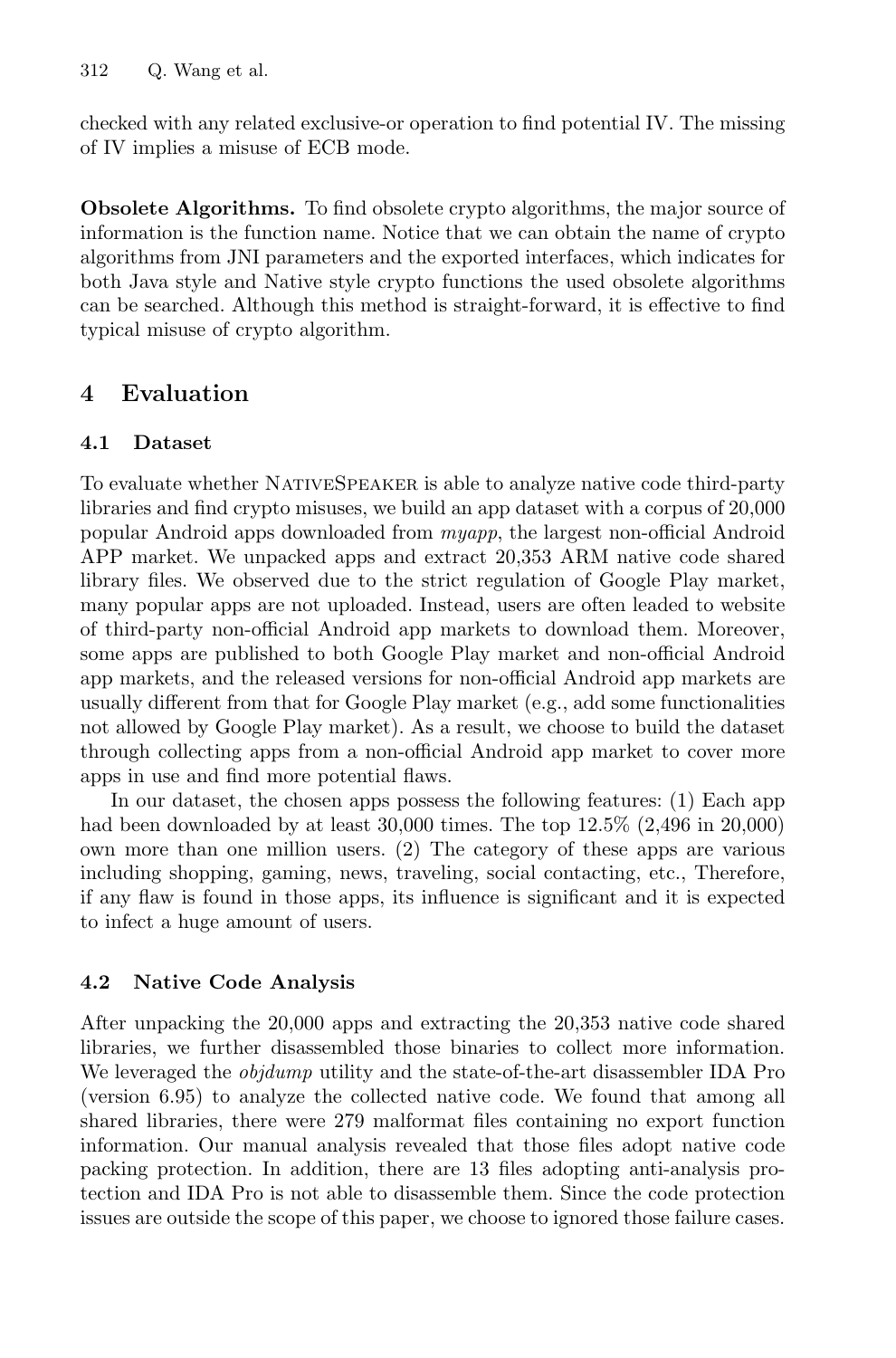| Library Name       | Occurrence | <b>Functional Description</b>         |
|--------------------|------------|---------------------------------------|
| liblocSDK6a.so     | 2721       | Geographic Information System service |
| ibbspatch.so       | 2017       | Incremental updating                  |
| libunity.so        | 1205       | Game engine                           |
| libmono.so         | 1203       | Game engine                           |
| libweibosdkcore.so | 1156       | Social networking services            |
| libtpnsSecurity.so | 1064       | Security service                      |
| libtpnsWatchdog.so | 972        | Security service                      |
| libmain.so         | 935        | Game engine                           |
| libgame.so         | 882        | Game engine                           |
| libBugly.so        | 847        | Crash information service             |
| libcocklogic.so    | 766        | Task restart service                  |
| libidentifyapp.so  | 750        | Security service                      |
| libcasdkjni.so     | 743        | In-app payment service                |
| libgetuiext.so     | 665        | Push service                          |
| libcocos2dcpp.so   | 636        | Game engine                           |

<span id="page-12-0"></span>**Table 2.** The 15 most popular Android native code libraries

For the rest files, we then conducted a library deduplication process. According to this analysis, 5,970 unique libraries were finally determined. For those library files, we build their profiles including interface information, disassembled code, and call graph through an automated analysis with IDAPython [\[2](#page-18-9)].

The deduplication of library significantly reduces the amount of analysis. As Table [2](#page-12-0) shows, each of the 15 most popular third party native code libraries is frequently integrated by at least 600 different apps. In this situation, deduplicating those repeatedly used library files saves unnecessary expenses.

#### **4.3 Cryptographic Algorithm Recognition**

We run our analysis on a HP Z840 machine, with an Intel Xeon E5-2643 v3, 12-thread processor. We use twelve threads to run analysis task concurrently, the average time to analyze an so file is 4.75 s, and the cost of two function name filtering is 30 ms, which is within an acceptable range.

The function boundary and disassembled code was generated by IDA, even though identificating function boundary and resulting disassembled code with IDA Pro is not perfect, it is sufficient in our scenario.

*Java Crypto.* In Java cryptographic function recognition, we select Java class "javax.crypto.Cipher" as identification symbol. There are more than one way to implement Java cryptographic function in Java code, such as Bouncy Castle [\[1](#page-18-10)] and Spongy Castle [\[5](#page-18-11)], and these crypto libraries can be used in native code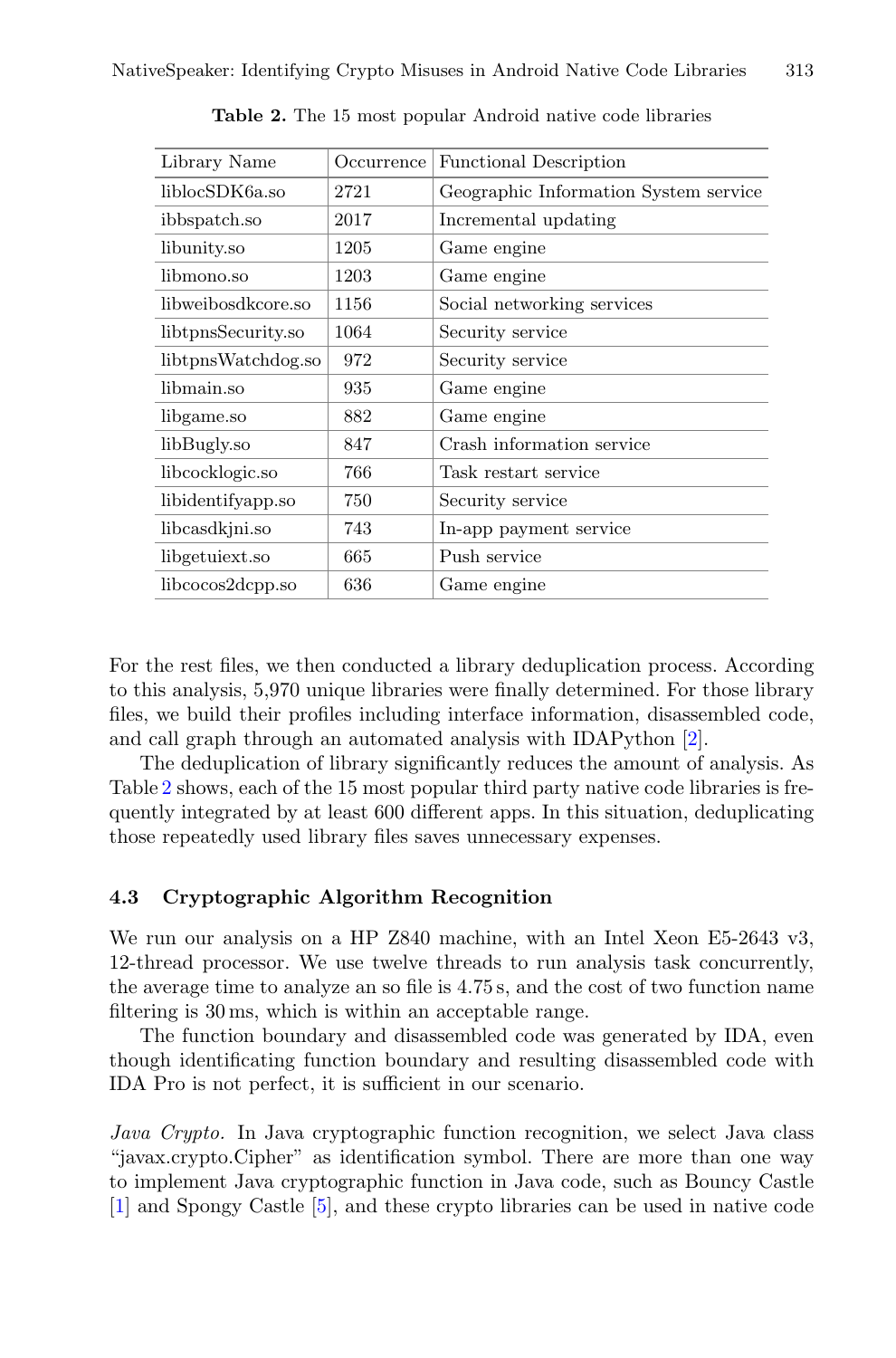theoretically. But in our research, we didn't find any Java cryptographic method implemented without the "javax.crypto.Cipher" class. In this Java class, developers could realize cryptographic ciphers such as AES (CBC), AES (ECB), DES (CBC), DES (ECB), DESede (CBC) and DESede (ECB), all these ciphers could be recognized by our work.

In the experiment, we found a total of 47 libraries using JNI interface to invoke Java's cryptographic algorithms, there are 122 such cryptographic algorithms. The result is shown in Table [3.](#page-13-0) It is noteworthy that DES act as a cryptographic algorithm that obey best practice principles are still used widely, besides in the commonly used cryptos, blowfish, RC2, 3DES are all outdated cryptographic algorithms.

| Java cryptographic<br>function | Encrypt mode | Occurrence     |
|--------------------------------|--------------|----------------|
| AES                            | CBC          | 5              |
| AES                            | <b>ECB</b>   | 10             |
| AES                            | <b>CFB</b>   | 15             |
| AES                            | None         | 30             |
| <b>DES</b>                     | <b>ECB</b>   | 7              |
| <b>DES</b>                     | None         | 12             |
| <b>DESede</b>                  | CBC          | 4              |
| <b>DESede</b>                  | ECB          | 14             |
| <b>DESede</b>                  | None         | $\overline{2}$ |
| <b>RSA</b>                     | ECB          | 23             |

<span id="page-13-0"></span>**Table 3.** Java cryptographic function occurrence

Among these cryptographic algorithms, AES has the highest usage, but most of the scenarios that use AES are to encrypt a short string of information such as a string, so the encryption mode is not used. In addition to AES, DES and 3DES algorithm are frequently used as well. We also found 23 cases using RSA for encryption.

*Native Crypto.* In our experiment, the lowest value of the instruction number in Native Style Crypto Identification is 20, we select the threshold as 50% and get 100,218 encryption/encoding functions. After our first function name filtering, the remaining number of encryption/encoding functions with function names is 42,897, and it reduces to 13,642 after the word segmentation. The result is illustrated as Fig. [2.](#page-14-0)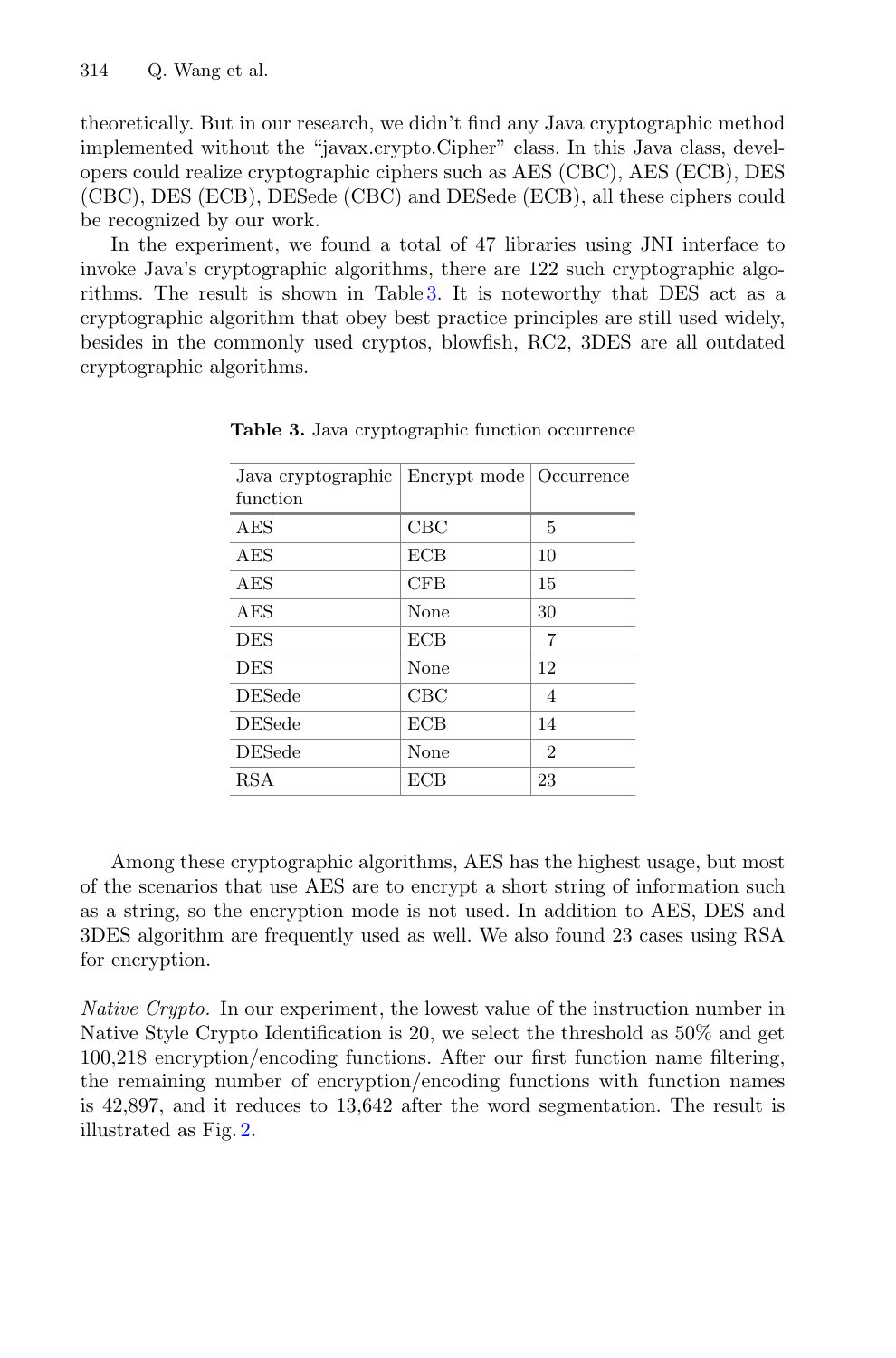

<span id="page-14-0"></span>**Fig. 2.** Native crypto result

Obviously, the Java cryptographic functions usage is significantly less than the native cryptos. Reason for this may be the coding complexity for Java code in native programming environment is very high, and there are many mature cryptographic functions written in C language, such as OpenSSL project [\[4\]](#page-18-12)  $(Table 4).$  $(Table 4).$  $(Table 4).$ 

<span id="page-14-1"></span>**Table 4.** Cryptographic misuse in top 60 libraries

|         | misuse | Function misuse Encryption mode   Parameter misuse |  |                           |
|---------|--------|----------------------------------------------------|--|---------------------------|
| DES MD5 | ECB    |                                                    |  | Key   IV   Hard-coded Key |
|         |        | 16                                                 |  |                           |

### **4.4 Cryptographic Misuse Detection**

In order to analyze the misuse of cryptographic algorithms implemented in native code, we performed manual analysis to 60 most frequently used shared libraries implementing cryptographic algorithms. 21 of the 60 libraries misused cryptographic algorithms, 3 of them used the obsolete DES algorithm, 16 of them adopted the insecure ECB mode for encryption, we also found 27 cases using predictable keys or IVs, 4 of them hard-coded the cryptographic key.

**Case Studies.** We describe a typical example which results in insecure communication in real world to illustrate the dangers of crypto misuse. In this example, native libraries implement cryptographic algorithms incorrectly by using nonrandom keys or IVs. We identify such libraries in three steps: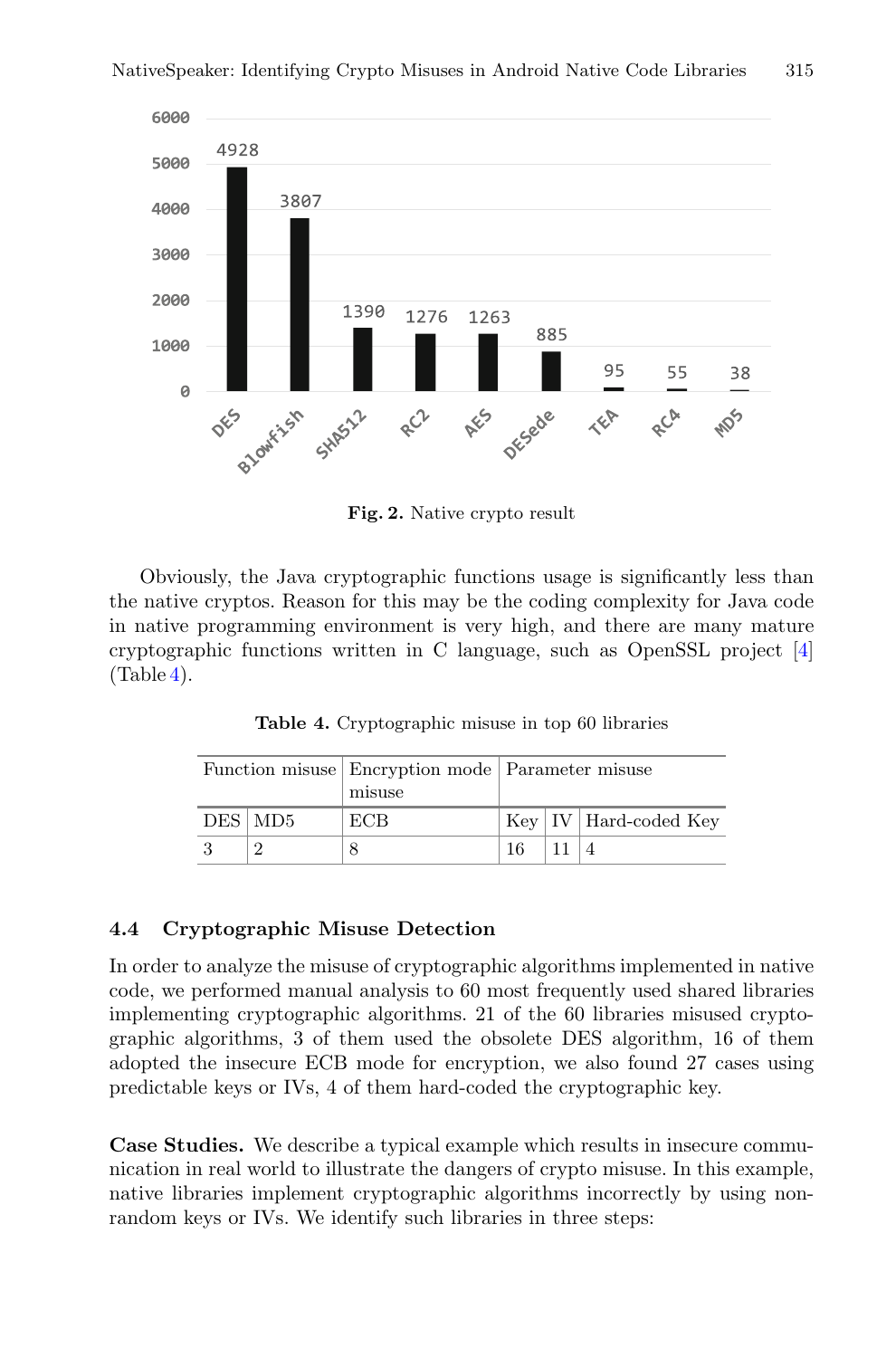- (i) We collect the shared libraries using communication-related APIs (e.g. socket, send, sendto) in our dataset.
- (ii) We analyze whether the collected libraries use non-random keys or IVs when implementing cryptographic algorithms.
- (iii) We further identify the shared libraries using such insecure cryptographic algorithms to encrypt communication traffic.

We found a total of 13 native libraries existing such problems. We attempted to decrypt the traffic sent out from these shared libraries, and successfully restored the encrypted traffic from eight native libraries, the traffic content included audio, video, program running information and so on. We couldn't trigger sockets in the remaining five cases, these libraries contained associated code but provided no relevant call interface. We think these code may be deprecated or remains to be further developed in the future, and does not affect the correctness of our identification scheme.

"*Libanychatcore.so*" is extracted from the *Anychat* SDK, it is used for transmitting audio and video, and the content is encrypted by AES. We find it hard-codes secret keys when analyzing its implementation of cryptographic algorithms, the hard-coded key is "*BaiRuiTech.Love*". This shared library is found to be used by a popular stock app named *DaZhiHui*, which has been downloaded more than 30 million times. We are able to decrypt the network traffic from *DaZhiHui* with the extracted hard-coded key.

"*Libgwallet.so*" is a shared library used for in-app payments in games released by *GLU Mobile*. It synchronizes data with the server, and the communication is encrypted by AES. In our analysis, we find it uses a hard-coded key "*3A046BB89F76AC7CBA488348FE64959C* " and a fixed IV "*Glu Mobile Games*" for encryption. This shared library is used by more than 10 game apps for synchronizing payment data with their servers. We conduct traffic analysis to these apps and decrypt their payment data successfully.

### **5 Related Work**

– **Android Native Code:** The sandboxing mechanisms can be feasible and useful in restraining privileged API invoking from native code. NativeGuard [\[21](#page-19-4)] is a framework isolates native libraries into a non-privileged application, dangerous behavior of native code would be restricted by the sandbox mechanism. Afonso et al. [\[7](#page-18-4)] complement the sandboxing mechanisms and generate a native code sandboxing policy to block malicious behavior in realworld applications. While for security flaws like crypto misuses in native code, the sandboxing mechanisms are less effective.

Virtual machine based dynamic analysis platform provide a feasible way to track information flow and implement dynamic taint analysis. Henderson et al. [\[14\]](#page-18-3) proposed a virtual machine based binary analysis framework, it provides whole-system dynamic binary analytical ability, for Android platform, they include DroidScope [\[22](#page-19-2)] as an extension. DroidScope is a dynamic analysis platform based on the Android Emulator, it reconstructs both the OS-level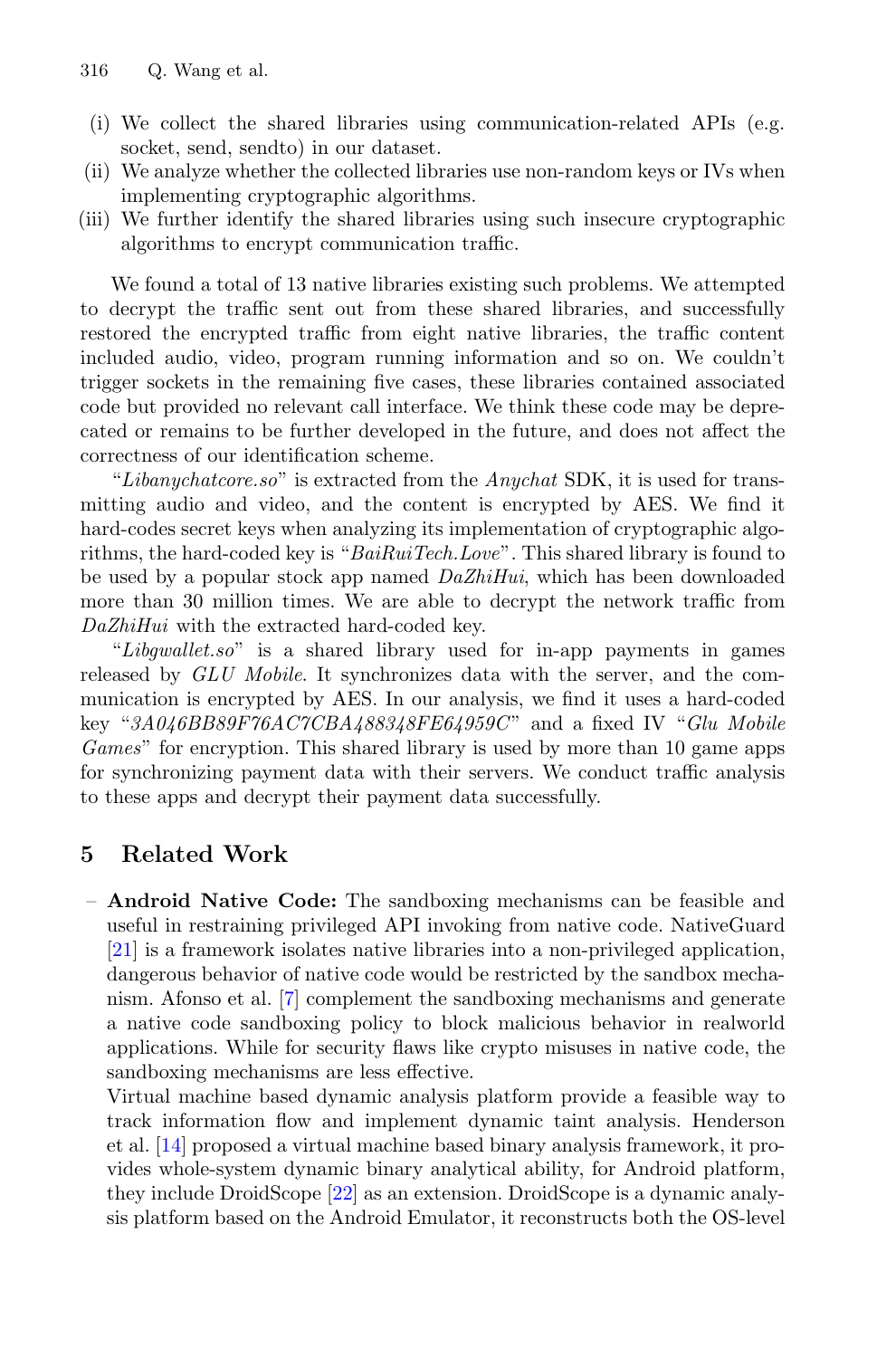and Java-level semantics simultaneously and seamlessly, and enable dynamic instrumentation of both the Dalvik bytecode as well as native instructions. NDroid [\[19](#page-19-1)] tracks information flows cross the boundary between Java code and native code and the information flows within native codes.

All these dynamic analysis platform may incur 5 times overhead at least, meanwhile, these techniques are not domain-specific and thus are less effective for assessing crypto misuse in native code of apps.

- **Cryptographic Misuse in Android Applications:** A number of efforts have been made to investigate the cryptographic misuse problem in Android Java code. Shao et al. [\[20](#page-19-0)] build the cryptographic misuse vulnerability model in Android Java code, they conclude the main classes of cryptographic misuse are misuse of cryptographic algorithm, mismanagement of crypto keys and use inappropriate encryption mode. Egele et al. [\[11](#page-18-13)] made an empirical study of the cryptographic misuse. They adopt a light-weight static analysis approach to find cryptographic misuse in real word Android applications, but their work only targets Dalvik bytecode, therefor, applications that invoke misused cryptographic primitives from native code cannot be assessed out. Enck et al. [\[13](#page-18-14)] design and execute a horizontal study of Android applications, from a vulnerability perspective, they found that many developers fail to take necessary security precautions. Our analysis complements all these research efforts by performing an in-depth analysis focused on native code.
- **Third Party Library Detection:** Backes et al. [\[9](#page-18-15)] proposes a Android Java library detection technique that is resilient against common code obfuscations and capable of pinpointing the exact library version used in apps. Li et al. [\[15](#page-18-16)] collect a set of 1,113 libraries supporting common functionality and 240 libraries for advertisement from 1.5 million Android applications, they investigated several aspects of these libraries, including their popularity and their proportion in Android app code. Li et al. [\[16](#page-18-7)] utilizes the internal code dependencies of an Android app to detect and classify library candidates, their method is based on feature hashing and can better handle code obfuscation.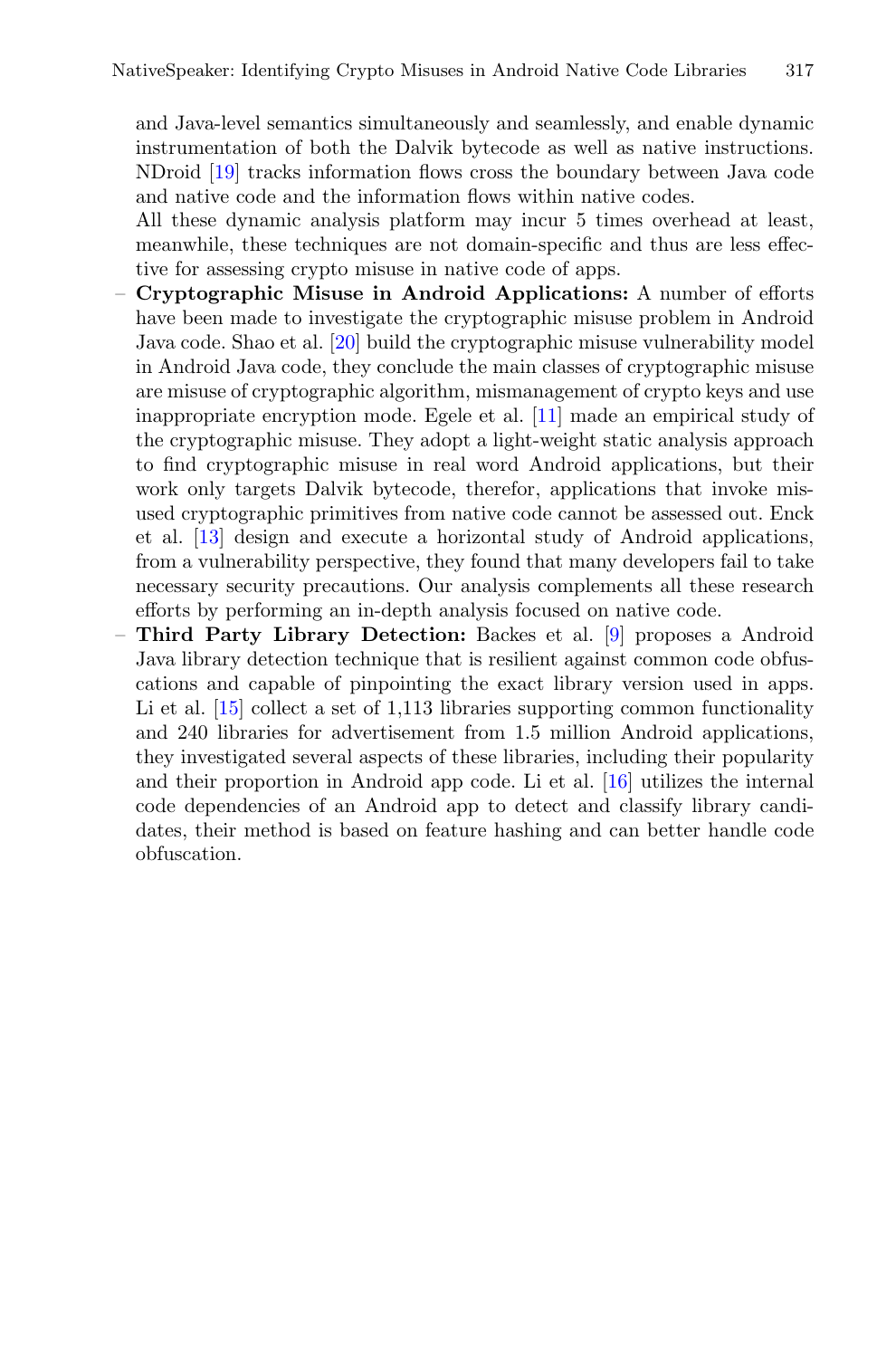# <span id="page-17-0"></span>**A Appendix**

# **Monitored JNI Functions**

| AllocObject                       | CallStaticBooleanMethod                                                                                                                                                 | GetDoubleArrayRegion         | NewObjectA                                    |
|-----------------------------------|-------------------------------------------------------------------------------------------------------------------------------------------------------------------------|------------------------------|-----------------------------------------------|
| CallBooleanMethod                 | CallStaticBooleanMethodA                                                                                                                                                | GetDoubleField               | NewObjectArray                                |
|                                   | CallStaticBooleanMethodV                                                                                                                                                | GetFieldID                   |                                               |
| CallBooleanMethodA                |                                                                                                                                                                         |                              | NewObjectV                                    |
| AllocObject                       | CallStaticBooleanMethod                                                                                                                                                 | GetDoubleArrayRegion         | NewObjectA                                    |
| CallBooleanMethod                 | CallStaticBooleanMethodA                                                                                                                                                | GetDoubleField               | NewObjectArray                                |
| CallBooleanMethodA                | CallStaticBooleanMethodV                                                                                                                                                | GetFieldID                   | NewObjectV                                    |
| CallBooleanMethodV                | CallStaticByteMethod                                                                                                                                                    | GetFloatArrayElements        | NewShortArray                                 |
| CallByteMethod                    | CallStaticByteMethodA                                                                                                                                                   | GetFloatArrayRegion          | NewString                                     |
| CallByteMethodA                   | CallStaticByteMethodV                                                                                                                                                   | GetFloatField                | NewStringUTF                                  |
| CallByteMethodV                   | $\rm Call Static CharMethod$                                                                                                                                            | GetIntArrayElements          | ${\bf New Weak Global Ref}$                   |
| CallCharMethod                    | CallStaticCharMethodA                                                                                                                                                   | GetIntArrayRegion            | PopLocalFrame                                 |
| CallCharMethodA                   | CallStaticCharMethodV                                                                                                                                                   | GetIntField                  | PushLocalFrame                                |
| CallCharMethodV                   | CallStaticDoubleMethod                                                                                                                                                  | GetJavaVM                    | RegisterNatives                               |
| CallDoubleMethod                  | CallStaticDoubleMethodA                                                                                                                                                 | GetLongArrayElements         | ReleaseBooleanArrayElements                   |
| CallDoubleMethodA                 | CallStaticDoubleMethodV                                                                                                                                                 | GetLongArrayRegion           | ReleaseByteArrayElements                      |
| CallDoubleMethodV                 | CallStaticFloatMethod                                                                                                                                                   | GetLongField                 | ReleaseCharArrayElements                      |
| CallFloatMethod                   | CallStaticFloatMethodA                                                                                                                                                  | GetMethodArgs                | ReleaseDoubleArrayElements                    |
| CallFloatMethodA                  | CallStaticFloatMethodV                                                                                                                                                  | GetMethodID                  |                                               |
|                                   |                                                                                                                                                                         |                              | ReleaseFloatArrayElements                     |
| CallFloatMethodV                  | CallStaticIntMethod                                                                                                                                                     | GetObjectArrayElement        | ReleaseIntArrayElements                       |
| CallIntMethod                     | CallStaticIntMethodA                                                                                                                                                    | GetObjectClass               | ReleaseLongArrayElements                      |
| CallIntMethodA                    | CallStaticIntMethodV                                                                                                                                                    | GetObjectField               | ReleasePrimitiveArrayCritical                 |
| CallIntMethodV                    | CallStaticLongMethod                                                                                                                                                    | GetPrimitiveArrayCritical    | ReleaseShortArrayElements                     |
| CallLongMethod                    | CallStaticLongMethodA                                                                                                                                                   | GetShortArrayElements        | ReleaseStringChars                            |
| CallLongMethodA                   | CallStaticLongMethodV                                                                                                                                                   | GetShortArrayRegion          | ReleaseStringCritical                         |
| CallLongMethodV                   | CallStaticObjectMethod                                                                                                                                                  | GetShortField                | ReleaseStringUTFChars                         |
| CallNonvirtualBooleanMethod       | CallStaticObjectMethodA                                                                                                                                                 | GetStaticBooleanField        | reserved1                                     |
| CallNonvirtualBooleanMethodA      | CallStaticObjectMethodV                                                                                                                                                 | GetStaticByteField           | reserved2                                     |
| CallNonvirtualBooleanMethodV      | CallStaticShortMethod                                                                                                                                                   | GetStaticCharField           | reserved3                                     |
| CallNonvirtualByteMethod          | CallStaticShortMethodA                                                                                                                                                  | ${\tt GetStaticDoubleField}$ | SetBooleanArrayRegion                         |
| CallNonvirtualByteMethodA         | CallStaticShortMethodV                                                                                                                                                  | GetStaticFieldID             | SetBooleanField                               |
| CallNonvirtualByteMethodV         | CallStaticVoidMethod                                                                                                                                                    | GetStaticFloatField          | SetByteArrayRegion                            |
| CallNonvirtualCharMethod          | CallStaticVoidMethodA                                                                                                                                                   | GetStaticIntField            | SetByteField                                  |
| CallNonvirtualCharMethodA         | CallStaticVoidMethodV                                                                                                                                                   | GetStaticLongField           | SetCharArrayRegion                            |
| CallNonvirtualCharMethodV         | CallVoidMethod                                                                                                                                                          | GetStaticMethodID            | SetCharField                                  |
|                                   | CallVoidMethodA                                                                                                                                                         |                              |                                               |
| CallNonvirtualDoubleMethod        |                                                                                                                                                                         | GetStaticObjectField         | SetDoubleArrayRegion                          |
| CallNonvirtualDoubleMethodA       | CallVoidMethodV                                                                                                                                                         | GetStaticShortField          | SetDoubleField                                |
| CallNonvirtualDoubleMethodV       | DefineClass                                                                                                                                                             | GetStringChars               | SetFloatArrayRegion                           |
| CallNonvirtualFloatMethod         | DeleteGlobalRef                                                                                                                                                         | GetStringCritical            | SetFloatField                                 |
| $Call Non virtual Float Method A$ | DeleteLocalRef                                                                                                                                                          | GetStringLength              | SetIntArrayRegion                             |
| CallNonvirtualFloatMethodV        | DeleteWeakGlobalRef                                                                                                                                                     | GetStringRegion              | SetIntField                                   |
| CallNonvirtualIntMethod           | EnsureLocalCapacity                                                                                                                                                     | GetStringUTFChars            | SetLongArrayRegion                            |
| CallNonvirtualIntMethodA          | ExceptionCheck                                                                                                                                                          | GetStringUTFLength           | SetLongField                                  |
| CallNonvirtualIntMethodV          | ExceptionClear                                                                                                                                                          | GetStringUTFRegion           | SetObjectArrayElement                         |
| CallNonvirtualLongMethod          | ExceptionDescribe                                                                                                                                                       | GetSuperclass                | SetObjectField                                |
| CallNonvirtualLongMethodA         | <b>ExceptionOccurred</b>                                                                                                                                                | GetVersion                   | $\operatorname{\mathsf{SetShortArrayRegion}}$ |
| CallNonvirtualLongMethodV         | FatalError                                                                                                                                                              | IsAssignableFrom             | SetShortField                                 |
| CallNonvirtualObjectMethod        | FindClass                                                                                                                                                               | IsInstanceOf                 | SetStaticBooleanField                         |
| CallNonvirtualObjectMethodA       | FromReflectedField                                                                                                                                                      | IsSameObject                 | SetStaticByteField                            |
| CallNonvirtualObjectMethodV       | $From Reflected Method% \[ \operatorname*{R}\left( \mathcal{A}\right) =\operatorname*{R}\left( \mathcal{A}\right) \] for $\mathcal{A}$ and $\mathcal{A}$ are the same.$ | MonitorEnter                 | SetStaticCharField                            |
| CallNonvirtualShortMethod         | GetArrayLength                                                                                                                                                          | MonitorExit                  | SetStaticDoubleField                          |
| CallNonvirtualShortMethodA        | GetBooleanArrayElements                                                                                                                                                 | NewBooleanArray              | SetStaticFloatField                           |
| CallNonvirtualShortMethodV        | GetBooleanArrayRegion                                                                                                                                                   | NewByteArray                 | SetStaticIntField                             |
|                                   |                                                                                                                                                                         |                              |                                               |
| CallNonvirtualVoidMethod          | GetBooleanField                                                                                                                                                         | NewCharArray                 | SetStaticLongField                            |
| CallNonvirtualVoidMethodA         | GetByteArrayElements                                                                                                                                                    | NewDirectByteBuffer          | SetStaticObjectField                          |
| CallNonvirtualVoidMethodV         | GetByteArrayRegion                                                                                                                                                      | NewDoubleArray               | SetStaticShortField                           |
| CallObjectMethod                  | GetByteField                                                                                                                                                            | NewFloatArray                | Throw                                         |
| CallObjectMethodA                 | GetCharArrayElements                                                                                                                                                    | NewGlobalRef                 | ThrowNew                                      |
| CallObjectMethodV                 | GetCharArrayRegion                                                                                                                                                      | NewIntArray                  | ToReflectedField                              |
| CallShortMethod                   | GetCharField                                                                                                                                                            | NewLocalRef                  | UnregisterNatives                             |
| CallShortMethodA                  | GetDirectBufferAddress                                                                                                                                                  | NewLongArray                 |                                               |
| CallShortMethodV                  | GetDoubleArrayElements                                                                                                                                                  | NewObject                    |                                               |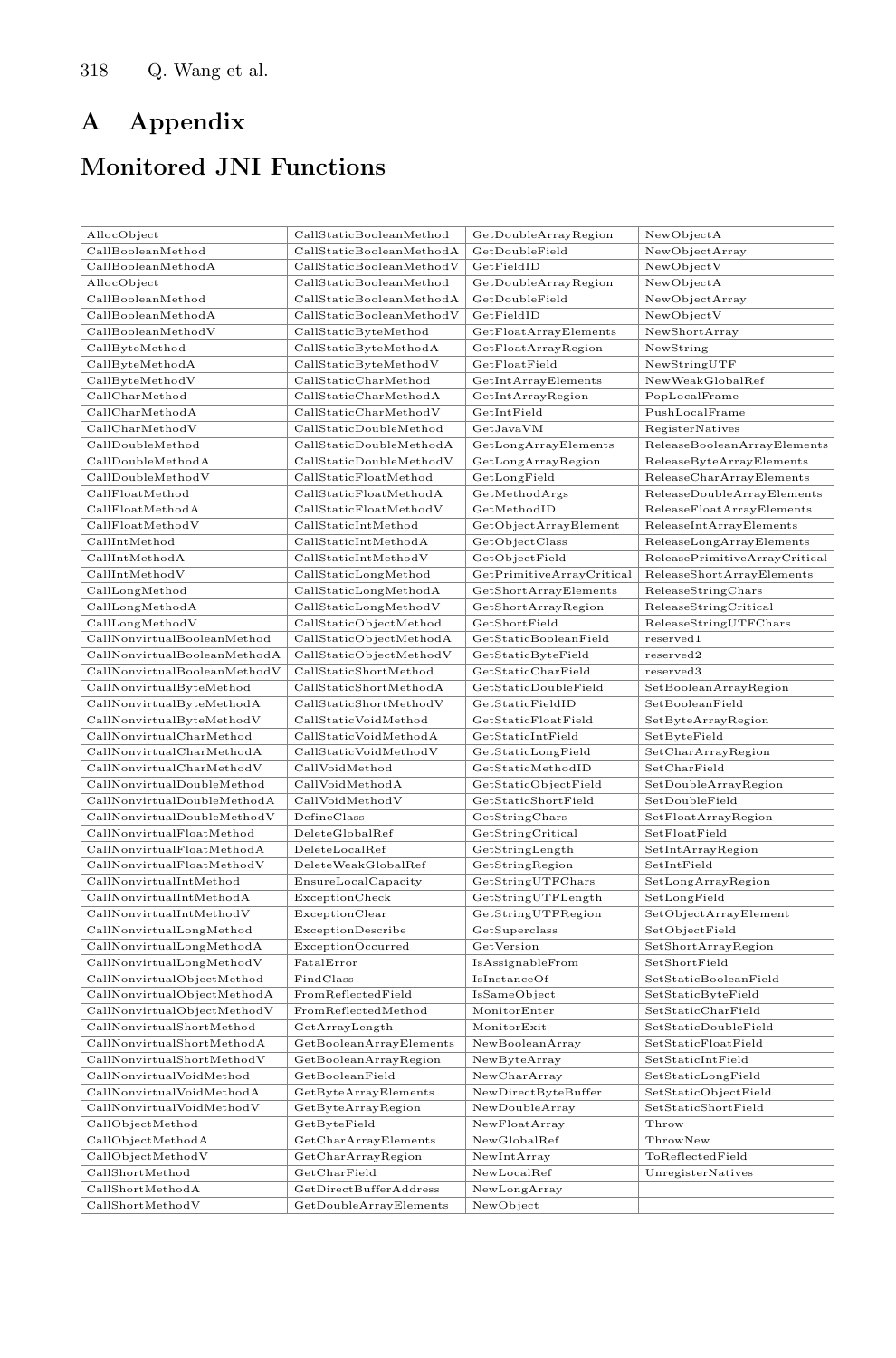## **References**

- <span id="page-18-10"></span>1. Bouncy castle. <https://www.bouncycastle.org/>
- <span id="page-18-9"></span>2. Ida-python. <https://github.com/idapython/src/>
- <span id="page-18-6"></span>3. N-gram wiki. <https://en.wikipedia.org/wiki/N-gram>
- <span id="page-18-12"></span>4. openssl project. <https://www.openssl.org/>
- <span id="page-18-11"></span>5. Spongy castle. <https://rtyley.github.io/spongycastle/>
- <span id="page-18-0"></span>6. Acar, Y., Backes, M., Bugiel, S., Fahl, S., McDaniel, P., Smith, M.: SoK: lessons learned from android security research for appified software platforms. In: 2016 IEEE Symposium on Security and Privacy (SP), pp. 433–451. IEEE (2016)
- <span id="page-18-4"></span>7. Afonso, V.M., de Geus, P.L., Bianchi, A., Fratantonio, Y., Kruegel, C., Vigna, G., Doupé, A., Polino, M.: Going native: using a large-scale analysis of android apps to create a practical native-code sandboxing policy. In: NDSS (2016)
- <span id="page-18-1"></span>8. Arzt, S., Rasthofer, S., Fritz, C., Bodden, E., Bartel, A., Klein, J., Le Traon, Y., Octeau, D., McDaniel, P.: FlowDroid: precise context, flow, field, object-sensitive and lifecycle-aware taint analysis for android apps. Acm Sigplan Not. **49**(6), 259– 269 (2014)
- <span id="page-18-15"></span>9. Backes, M., Bugiel, S., Derr, E.: Reliable third-party library detection in android and its security applications. In: Proceedings of the 2016 ACM SIGSAC Conference on Computer and Communications Security, pp. 356–367. ACM (2016)
- <span id="page-18-8"></span>10. Caballero, J., Poosankam, P., Kreibich, C., Song, D.: Dispatcher: enabling active botnet infiltration using automatic protocol reverse-engineering. In: Proceedings of the 16th ACM Conference on Computer and Communications Security, pp. 621– 634. ACM (2009)
- <span id="page-18-13"></span>11. Egele, M., Brumley, D., Fratantonio, Y., Kruegel, C.: An empirical study of cryptographic misuse in android applications. In: Proceedings of the 2013 ACM SIGSAC Conference on Computer & Communications Security, pp. 73–84. ACM (2013)
- <span id="page-18-2"></span>12. Enck, W., Gilbert, P., Han, S., Tendulkar, V., Chun, B.-G., Cox, L.P., Jung, J., McDaniel, P., Sheth, A.N.: Taintdroid: an information-flow tracking system for realtime privacy monitoring on smartphones. ACM Trans. Comput. Syst. (TOCS) **32**(2), 5 (2014)
- <span id="page-18-14"></span>13. Enck, W., Octeau, D., McDaniel, P.D., Chaudhuri, S.: A study of android application security. In: USENIX Security Symposium, vol. 2, p. 2 (2011)
- <span id="page-18-3"></span>14. Henderson, A., Prakash, A., Yan, L.K., Hu, X., Wang, X., Zhou, R., Yin, H.: Make it work, make it right, make it fast: building a platform-neutral whole-system dynamic binary analysis platform. In: Proceedings of the 2014 International Symposium on Software Testing and Analysis, pp. 248–258. ACM (2014)
- <span id="page-18-16"></span>15. Li, L., Bissyandé, T.F., Klein, J., Le Traon, Y.: An investigation into the use of common libraries in android apps. In: 2016 IEEE 23rd International Conference on Software Analysis, Evolution, and Reengineering (SANER), vol. 1, pp. 403–414. IEEE (2016)
- <span id="page-18-7"></span>16. Li, M., Wang, W., Wang, P., Wang, S., Wu, D., Liu, J., Xue, R., Huo, W.: LibD: scalable and precise third-party library detection in android markets. In: Proceedings of the 39th International Conference on Software Engineering, pp. 335–346. IEEE Press (2017)
- <span id="page-18-5"></span>17. Meng, X., Miller, B.P.: Binary code is not easy. In: Proceedings of the 25th International Symposium on Software Testing and Analysis, pp. 24–35. ACM (2016)